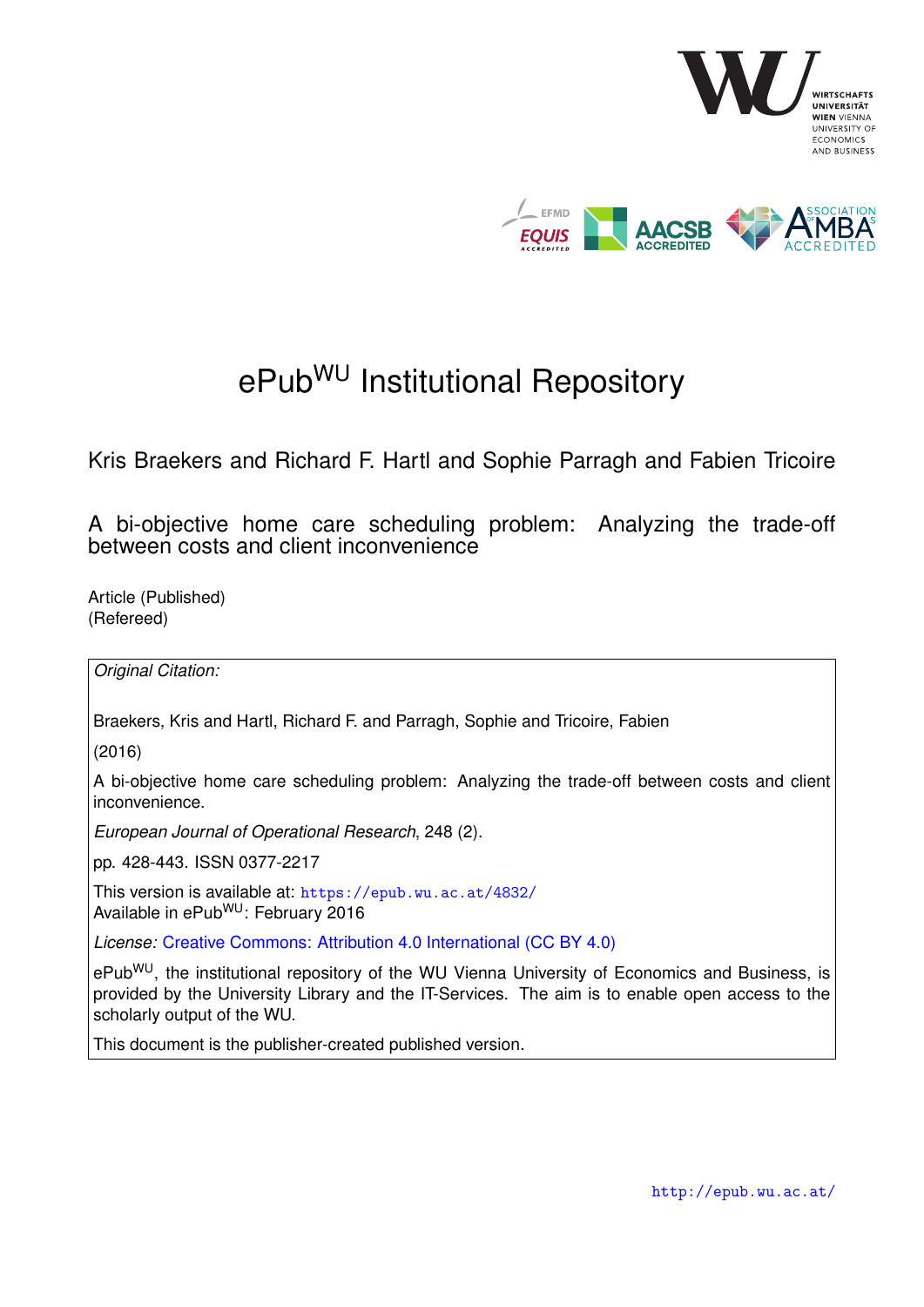Contents lists available at [ScienceDirect](http://www.ScienceDirect.com)



European Journal of Operational Research

journal homepage: [www.elsevier.com/locate/ejor](http://www.elsevier.com/locate/ejor)

# Production, Manufacturing and Logistics

# A bi-objective home care scheduling problem: Analyzing the trade-off between costs and client inconvenience



UROPEAN JOURNAL



# Kris Braekers<sup>a,b,</sup>\*, Richard F. Hartl<sup>c</sup>, Sophie N. Parragh<sup>c</sup>, Fabien Tricoire<sup>c</sup>

<sup>a</sup> *Research Group Logistics, Hasselt University, Campus Diepenbeek, Agoralaan building D, Diepenbeek 3590, Belgium*

<sup>b</sup> *Research Foundation Flanders (FWO), Egmontstraat 5, Brussels 1000, Belgium*

<sup>c</sup> *Department of Business Administration, University of Vienna, Oskar-Morgenstern-Platz 1, Vienna 1090, Austria*

#### article info

*Article history:* Received 4 February 2015 Accepted 7 July 2015 Available online 17 July 2015

*Keywords:* Routing **Metaheuristics** Home care scheduling Multi-objective

#### A B S T R A C T

Organizations providing home care services are inclined to optimize their activities in order to meet the constantly increasing demand for home care. In this context, home care providers are confronted with multiple, often conflicting, objectives such as minimizing their operating costs while maximizing the service level offered to their clients by taking into account their preferences. This paper is the first to shed some light on the trade-off relationship between these two objectives by modeling the home care routing and scheduling problem as a bi-objective problem. The proposed model accounts for qualifications, working regulations and overtime costs of the nurses, travel costs depending on the mode of transportation, hard time windows, and client preferences on visit times and nurses. A distinguishing characteristic of the problem is that the scheduling problem for a single route is a bi-objective problem in itself, thereby complicating the problem considerably. A metaheuristic algorithm, embedding a large neighborhood search heuristic in a multi-directional local search framework, is proposed to solve the problem. Computational experiments on a set of benchmark instances based on real-life data are presented. A comparison with exact solutions on small instances shows that the algorithm performs well. An analysis of the results reveals that service providers face a considerable trade-off between costs and client convenience. However, starting from a minimum cost solution, the average service level offered to the clients may already be improved drastically with limited additional costs.

© 2015 The Authors. Published by Elsevier B.V. This is an open access article under the CC BY license [\(http://creativecommons.org/licenses/by/4.0/\)](http://creativecommons.org/licenses/by/4.0/).

#### **1. Introduction**

In the European Union, the population share of persons older than 60 was 17 percent in 1980 and increased to 22 percent in 2004/5 (it is expected to reach 32 percent in 2030). Life expectancy of men (women) has risen from 68 (76) years to 74 (80) years during the same time period [\(European Commission, 2007\)](#page-16-0). Increased life expectancy goes hand in hand with increased demand for care. In addition, many elderly people prefer to grow old in the privacy of their homes rather than in a nursing home. On the other hand, willingness for informal care by relatives is decreasing. This is partly due to the fact that women and men are both working (Tarricone [& Tsouros, 2008\). Therefore, organizations providing home care](#page-16-0) services are inclined to optimize their activities in order to meet [the constantly increasing demand for home care \(Koeleman, Bhulai,](#page-16-0) & van Meersbergen, 2012). This situation gave rise to a number of

<sup>∗</sup> Corresponding author. Tel.: +32 11269 120; fax: +32 11 268 700.

*E-mail addresses:* [kris.braekers@uhasselt.be](mailto:kris.braekers@uhasselt.be) (K. Braekers),

richard.hartl@univie.ac.at (R.F. Hartl), [sophie.parragh@univie.ac.at](mailto:sophie.parragh@univie.ac.at) (S.N. Parragh), [fabien.tricoire@univie.ac.at](mailto:fabien.tricoire@univie.ac.at) (F. Tricoire).

publications dealing with the daily routing and scheduling of home care workers in the last couple of years (an overview is given in [Table 1\)](#page-2-0). Most of them are application inspired and therefore deal with different variants of the problem.

However, several common characteristics can be identified. First of all, most works consider the total distance traveled or the routing costs of the nurses in the objective function (see e.g. Akjiratikarl, Yenradee, & Drake, 2007; Begur, Miller, & Weaver, 1997; Eveborn, Flisberg, & Rönnqvist, 2006; Eveborn, Rönnqvist, Einarsdóttir, Eklund, [Líden, & Almroth, 2009; Hiermann, Prandtstetter, Rendl, Puchinger,](#page-16-0) & Raidl, 2015; Mankowska, Meisel, & Bierwirth, 2014; Rasmussen, Justesen, Dohn, & Larsen, 2012; Trautsamwieser, Gronalt, & Hirsch, 2011), often in addition to a number of other terms. Besides overtime costs, which can easily be combined with routing costs, these other terms usually account for nurse or client inconvenience. The former aspect involves, e.g. the penalization of assignments to clients that the respective care worker does not like. The latter aspect concerns, e.g. penalties for deviations from preferred visit times or from the set of preferred nurses. [Trautsamwieser et al. \(2011\)](#page-16-0) consider seven different terms in the objective function and [Hiermann et al. \(2015\)](#page-16-0) consider as many as 13 (see [Table 1,](#page-2-0) column "# OF terms").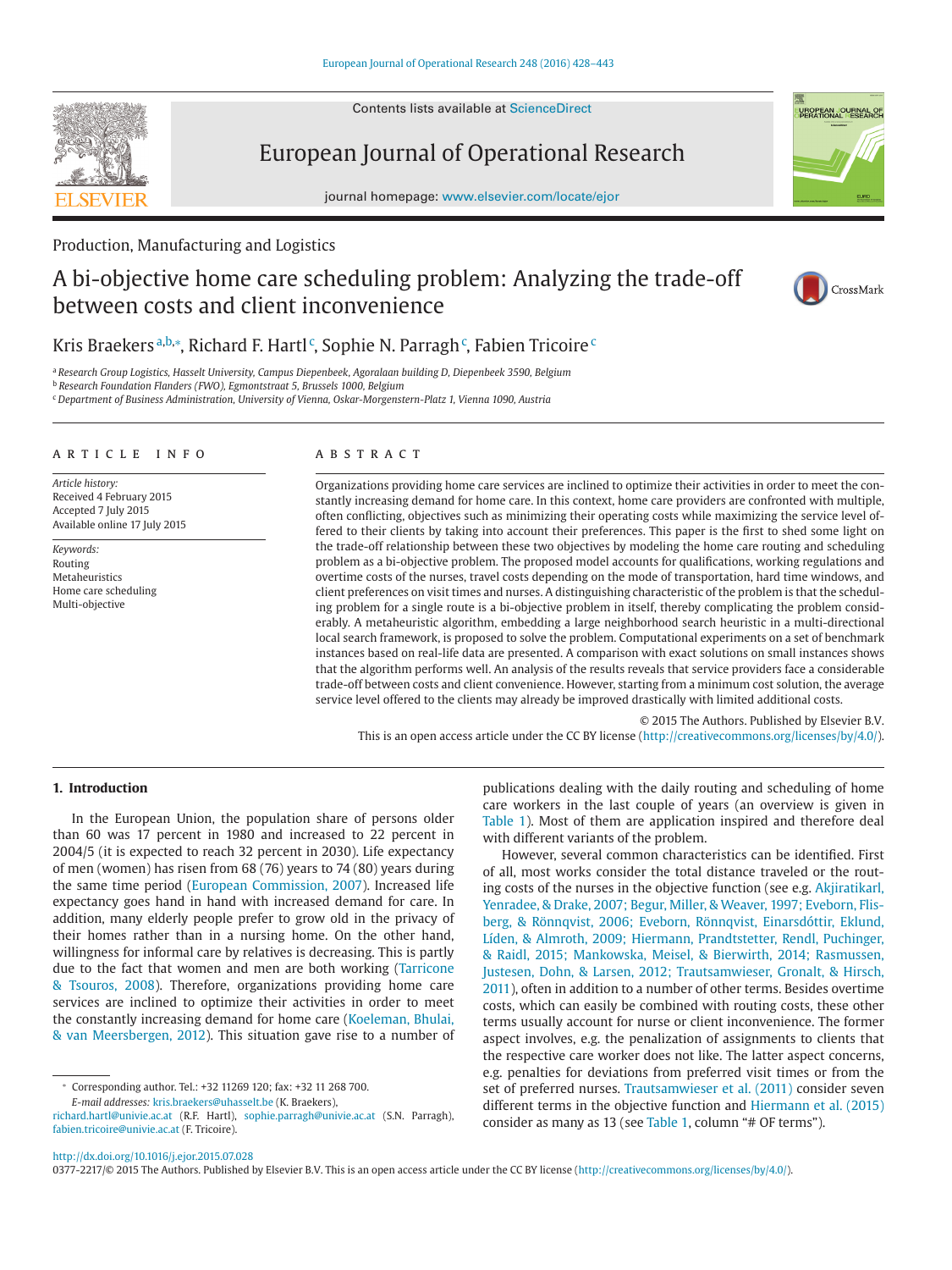| × |
|---|

<span id="page-2-0"></span>

|--|--|--|

Related work on daily home care worker routing and scheduling problems.

| Reference                            | $#$ OF terms | TW | <b>Skills</b> | Nurse-client | Work time |
|--------------------------------------|--------------|----|---------------|--------------|-----------|
| Akjiratikarl et al. (2007)           |              | X  |               |              | X         |
| Begur et al. (1997)                  |              |    |               |              | X         |
| Bertels and Fahle (2006)             |              | X  | x             | X            | X         |
| Cheng and Rich (1998)                |              | X  | X             |              |           |
| Eveborn et al. (2006, 2009)          | >7           | X  | X             | X            | X         |
| Hiermann et al. (2015)               | 13           | X  | X             | X            | X         |
| Kergosien, Lenté, and Billaut (2009) |              | X  | X             | X            | X         |
| Mankowska et al. (2014)              |              | X  | X             |              |           |
| Nickel et al. (2012)                 |              | X  | X             | X            | x         |
| Rasmussen et al. (2012)              |              | X  |               | X            | X         |
| Trautsamwieser et al. (2011)         |              | X  | X             | X            | X         |

A second common characteristic is the consideration of preferences of nurses or clients, e.g. in the objective function as mentioned above. Column "Nurse-Client" in Table 1 indicates whether a paper considers preferences of nurses for clients, preferences of clients for nurses or service consistency, i.e. if an attempt is made to keep the number of different nurses per client low.

Third, a majority of the available studies consider hard time windows on the start of service (see Table 1, column "TW"). In Austria, for example, home care organizations split the day into about five time slots of up to four hours per slot, which usually gives rise to such time windows.

Another common characteristic is the consideration of skills and/or skill levels (Table 1, column "skills"). In most applications, some of the home care workers are registered nurses while others are only qualified for housekeeping or personal hygiene tasks. Finally, in addition to skills, usually also working time regulations are taken into account (see Table 1, column "Work time").

Besides the daily routing and scheduling problem, authors have also addressed the long term problem. Nickel, Schröder, and Steeg (2012) [look at weekly schedules and link them to the opera](#page-16-0)tional planning problem. Weekly home care scheduling problems are also addressed in, e.g., [Borsani, Matta, Beschi, and Sommaruga](#page-16-0) (2006), [Gamst and Jensen \(2012\),](#page-16-0) [Cappanera and Scutellà \(2013\),](#page-16-0) [Maya Duque, Castro, Sörensen, and Goos \(2015\)](#page-16-0) and Trautsamwieser and Hirsch (2014), while [Nowak, Hewitt, and Nataraj \(2013\)](#page-16-0) investigate planning horizons of two to three months, anticipating future requests.

Successful implementations of home health care scheduling tools are described, e.g., in [Eveborn et al. \(2006,](#page-16-0) [2009\)](#page-16-0) or Begur [et al. \(1997\). An overview of home care routing and scheduling and](#page-16-0) related problems can be found in Castillo-Salazar, Landa-Silva, and [Qu \(2015\). More information on home care worker scheduling is](#page-16-0) provided in the survey by [Gutiérrez, Gutiérrez, and Vidal \(2013\)](#page-16-0) and on personnel scheduling in general by Van den Bergh, Beliën, De [Bruecker, Demeulemeester, and De Boeck \(2013\)](#page-16-0) and De Bruecker, [Van den Bergh, Beliën, and Demeulemeester \(2015\).](#page-16-0)

In this paper the focus is on the daily home care routing and scheduling problem. In almost all related studies client inconvenience is either penalized in the objective function or considered in terms of constraints. The first approach assumes that the decision maker is able to provide appropriate weights for each term in the objective function. In the second approach strict bounds on client inconvenience levels have to be respected.

In our opinion, assigning weights to different terms in the objective function a priori can be a difficult task and allowing no deviations from pre-defined client inconvenience levels may be impractical. Thus, the aim of the current paper is to shed some light on the tradeoff relationship between cost and client inconvenience in the context of home care routing and scheduling. For this purpose we model the home care routing and scheduling problem as a bi-objective problem. To the best of our knowledge, this is the first time.

The paper is organized as follows. In Section 2, we introduce the bi-objective home care routing and scheduling problem and we devise a mixed integer problem formulation that is strengthened by means of several families of valid inequalities. Embedded into the well-known  $\epsilon$ -constraint scheme, we solve small instances to optimality. In [Section 3,](#page-5-0) we propose several approaches to solve the scheduling subproblem which is itself a bi-objective problem. We then design a metaheuristic solution framework that is based on multi-directional local search [\(Tricoire, 2012\)](#page-16-0) to solve instances of realistic size (see [Section 4\)](#page-7-0). Finally, we analyze the trade-off between cost and patient inconvenience on a set of new instances in [Section 5.](#page-9-0) These instances are derived from available data from different home health care organizations in Austria and are available online [\(http://alpha.uhasselt.be/kris.braekers\)](http://alpha.uhasselt.be/kris.braekers). Conclusions and directions for future research are given at the end of the paper.

#### **2. Problem description**

# *2.1. Problem definition*

The Bi-objective Home Care Routing and Scheduling Problem (BI-HCRSP) may be defined as follows. Given a set of nurses and a set of jobs to be performed at patient locations on a single day, the goal is to find a route and schedule for each nurse, indicating the jobs to perform, in which order and at what time.

Nurses have a start and end location (typically their home location), a time window in which they are available to work, and a regular and maximum working time. It is assumed that nurses are paid for their regular working time regardless of the amount of work they do. Working overtime is allowed at a certain cost, although the total working time cannot exceed the maximum. Each nurse uses a certain mode of transportation (e.g. car, public,…), while other nurses may use another mode. Besides, nurses have a certain level of qualification indicating their ability to perform a certain type of job, thereby making some nurse-job combinations infeasible. Lunch breaks for nurses are not considered explicitly, as nurses generally take breaks at their own convenience whenever possible. The time at which a job may be started is restricted by a hard time window. When nurses arrive before the start of the hard time window, they have to wait.

Two objectives are considered: minimizing total costs and minimizing client inconvenience. The former consists of the sum of travel costs and overtime costs of the nurses, while the latter depends on patient preferences regarding nurses and visit times.

Patients may specify preferences regarding the nurses that perform the jobs. For each job, a nurse is indicated as preferred, moderately preferred or not preferred, resulting in a penalty of respectively 0, 1 or 2 when such a nurse is assigned to the job. In addition, for each job, the corresponding patient may indicate a preferred time for the start of service. These preferences are modeled by constructing two additional soft time windows for each job, a tight one and a loose one. When service starts within the tight soft time window, no penalty is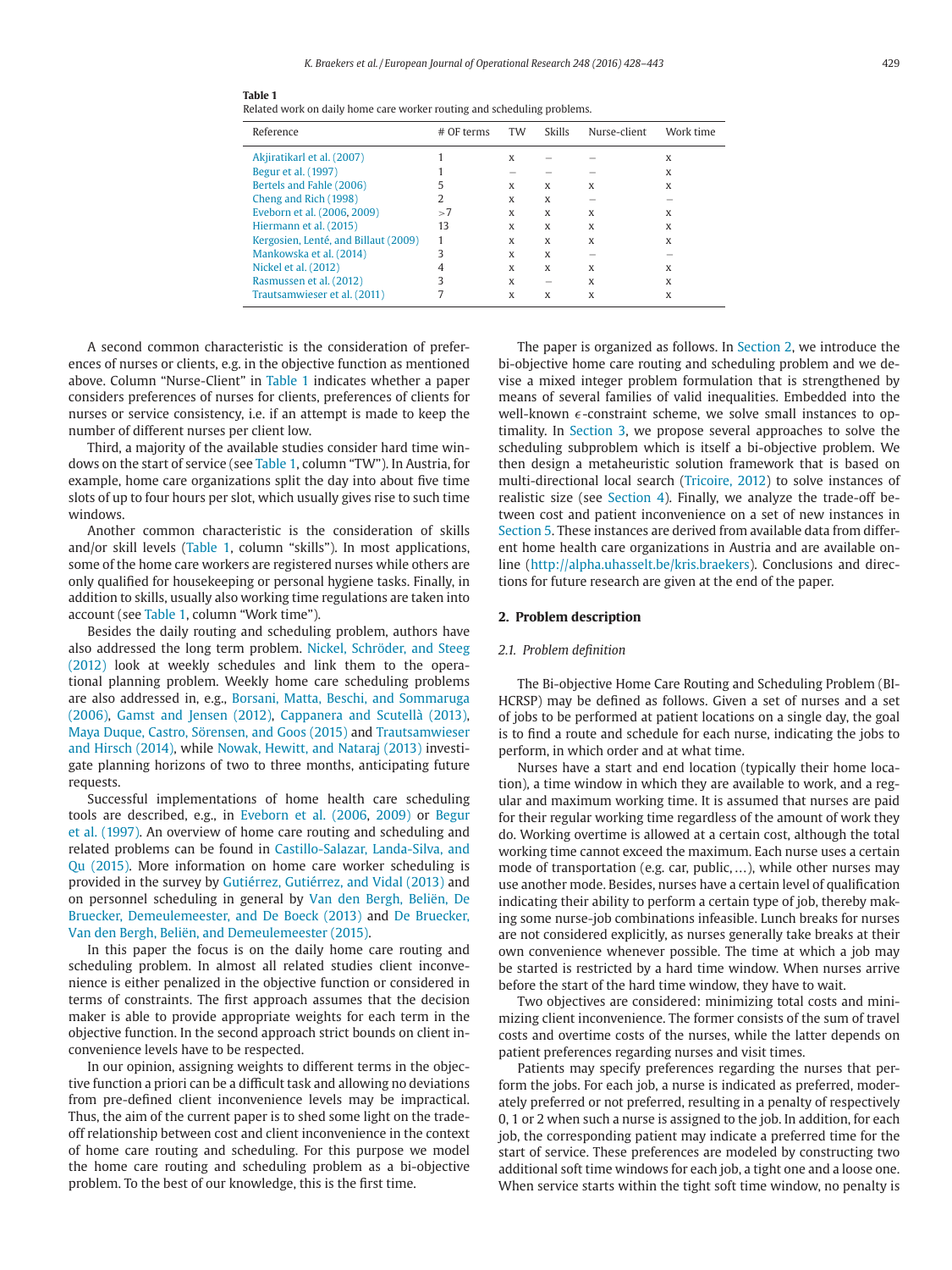$z_i =$ 

<span id="page-3-0"></span>incurred. When service starts outside of the tight soft time window but within the loose one, a penalty of one is incurred. When service starts outside of the loose time window a penalty of two is incurred. Unless stated otherwise, numerical experiments in this paper consider soft time windows with a width of one and two hours, symmetrically around the preferred visit time. However, these values can easily be adapted to reflect other situations as indicated in [Section 5.4.](#page-11-0)

Waiting is only allowed when arriving before the start of a hard time window. Hence, it is not allowed to postpone the start of service of a job to improve the level of patient convenience. The reason is that in reality nurses tend not to wait in such a situation. Modeling time preferences and soft time windows discretely instead of continuously makes the scheduling subproblem of the BIHCRSP slightly easier, by reducing the number of (non-dominated) schedules for a certain route/solution (see [Section 3\)](#page-5-0). Furthermore, this way time preferences are expressed similarly as nurse preferences (a penalty of 0, 1 or 2 per job), which makes it more meaningful to aggregate them in a single objective indicating the inconvenience for the patients. Of course, penalty levels can easily be adapted to put more emphasis on one of the objective components. Alternatively, patient convenience regarding time and nurse preference may be considered as two separate objectives. However, in our opinion these are two aspects of the same objective (patient convenience), and hence the decision maker would probably aggregate them anyway. Finally, besides modeling patient preferences, the convenience objective may also be used to incorporate service consistency in this single day problem for jobs which reoccur over a longer planning horizon.

# *2.2. Problem formulation*

We model the BIHCRSP on a directed graph  $G = (V, A)$  where *V* is the set of vertices and *A* the set of arcs. We consider a set of home care workers  $\mathcal{N} = \{1, ..., N\}$  and a set of jobs  $\mathcal{J} = \{1, ..., I\}$ . Each job is represented by a separate vertex in our graph, irrespective of whether two or more jobs are associated with the same physical location or client. We denote by 0 the starting location of a nurse and by  $I + 1$  the ending depot/location. These may be the same or different physical locations. Thus,  $V = \mathcal{J} \cup \{0, I + 1\}$ . Parameter  $q_{in}$  is used to indicate whether a nurse  $n \in \mathcal{N}$  is sufficiently qualified to perform job *i* ∈  $\mathcal{J}$  ( $q_{in}$  = 1) or not ( $q_{in}$  = 0). Note that  $q_{0n}$  =  $q_{l+1,n}$  = 1. Using this information the arc set is defined as follows:  $A = \{(i, j, n) | i \in$ *V*  $\setminus$  {*I* + 1}, *j* ∈ *V*  $\setminus$  {0}, *n* ∈ *N*, *i* ≠ *j*, *q<sub>in</sub>* = 1, *q<sub>jn</sub>* = 1}.

For each nurse  $n \in \mathcal{N}$  a maximum regular working time duration  $r_n$  is known, in addition to a maximum allowed daily working time *m<sub>n</sub>*, with  $r_n \leq m_n$ , and a hard availability time window [ $a_n$ ,  $b_n$ ]. Working times exceeding  $r_n$  incur a cost of  $d_n$  per time unit. Finally, let  $c_{ij}^n$ and *t<sup>n</sup> ij* denote the travel cost and travel time for nurse *n* between vertices *i* and *j* respectively. These travel costs and travel times are nursespecific since nurses may use different modes of transportation and their depots may be at different physical locations.

Each job  $i \in \mathcal{J}$  has a service duration  $s_i$ , a hard time window  $[e_i, l_i]$ and a preferred starting time  $pt_i$ , where  $e_i \leq pt_i \leq l_i$ . As a result, the arc set *A* may be reduced by eliminating arcs between jobs  $i, j \in \mathcal{J}$ which are infeasible with respect to hard time windows, i.e. arcs (*i*, *j*, *n*) for which max  $(e_i, a_n + t_{0i}^n) + s_i + t_{ij}^n > \min (l_j, b_n - t_{j,\mathcal{J}+1}^n - s_j).$ 

In addition, clients specify preferences for nurses for each job, with  $pn_{in}$  indicating the penalty incurred  $(0, 1 \text{ or } 2)$  when assigning nurse *n* to job *i*.

In order to formulate the BIHCRSP, we use the following binary decision variables:

$$
x_{ij}^n = \begin{cases} 1, & \text{if nurse } n \text{ travels from } i \text{ to } j, \\ 0, & \text{otherwise,} \end{cases}
$$

$$
p_i^1 = \begin{cases} 1, & \text{if a deviation of more than 30 minutes from } pt_i \text{ exists} \\ & \text{at job } i, \end{cases}
$$

$$
[0, \quad \text{otherwise},
$$

 $p_i^2 =$  $\int$  1, if a deviation of more than 60 minutes from  $pt_i$  exists at job *i*,

$$
[0, \quad \text{otherwise},
$$

- 1, if waiting until beginning of time window *ei* at i
- is necessary,

0, otherwise (no waiting is necessary to start job *i*),

where the last set of variables is used to prohibit waiting inside of hard time windows. We also use the following continuous variables:

- $T_0^n =$  time at which nurse *n* leaves from 0,
- $T_{I+1}^n =$  time at which nurse *n* arrives at  $I + 1$ ,
- $T_i$  = time at which service starts at *i*,
- $p_i$  = inconvenience score for job  $i \in \mathcal{J}$ with respect to time windows,

 $o_n$  = overtime performed by nurse *n*.

$$
f_1 = \min \sum_{(i,j,n)\in A} c_{ij}^n x_{ij}^n + \sum_{n\in\mathcal{N}} d_n o_n \tag{1}
$$

$$
f_2 = \min \sum_{(i,j,n)\in A} pn_{in}x_{ij}^n + \sum_{i\in \mathcal{J}} p_i
$$
 (2)

subject to:

$$
\sum_{j|(0,j,n)\in A} x_{0j}^n \le 1 \quad \forall n \in \mathcal{N},\tag{3}
$$

$$
\sum_{i|(i,l+1,n)\in A} x_{i,l+1}^n \le 1 \quad \forall n \in \mathcal{N},\tag{4}
$$

$$
\sum_{\substack{i \mid (i \ i \ n) \in A}} x_{ij}^n = 1 \quad \forall i \in \mathcal{J}, \tag{5}
$$

*n*,*j*|(*i*,*j*,*n*)∈*A*

$$
\sum_{j|(j,i,n)\in A} x_{ji}^n = \sum_{j|(i,j,n)\in A} x_{ij}^n \quad \forall i \in \mathcal{J}, n \in \mathcal{N},
$$
\n(6)

$$
T_0^n + t_{0j}^n \le T_j + M_{0j}^n (1 - x_{0j}^n) \quad \forall (0, j, n) \in A, j \ne I + 1,
$$
  

$$
M_{0j}^n = b_n + t_{0j}^n - e_j,
$$
 (7)

$$
T_{i} + s_{i} + \sum_{n|(i,j,n)\in A} t_{ij}^{n} x_{ij}^{n} \leq T_{j} + M_{ij}^{1} \left( 1 - \sum_{n|(i,j,n)\in A} x_{ij}^{n} \right) \quad \forall i, j \in \mathcal{J},
$$
  

$$
M_{ij}^{1} = I_{i} + s_{i} - e_{j},
$$
 (8)

$$
T_i + s_i + t_{i,l+1}^n \le T_{l+1}^n + M_{i,l+1}^n (1 - x_{i,l+1}^n) \quad \forall (i, l+1, n) \in A, i \ne 0,
$$
  

$$
M_{i,l+1}^n = l_i + s_i + t_{i,l+1}^n - a_n,
$$
 (9)

$$
e_i \leq T_i \leq l_i \quad \forall i \in \mathcal{J},\tag{10}
$$

$$
T_j \leq T_i + s_i + \sum_{n|(i,j,n)\in A} t_{ij}^n x_{ij}^n + M_{ij}^2 \left( 1 - \sum_{n|(i,j,n)\in A} x_{ij}^n + z_j \right) \quad \forall i, j \in \mathcal{J},
$$
  

$$
M_{ij}^2 = I_j - e_i - s_i,
$$
 (11)

$$
T_j \le e_j + M_j(1 - z_j) \quad \forall j \in \mathcal{J}, \quad M_j = l_j - e_j,
$$
\n(12)

$$
T_j \le T_0^n + t_{0j}^n + M_j^n (1 - x_{0j}^n) \quad \forall (0, j, n) \in A,
$$
  

$$
M_j^n = l_j - a_n - t_{0j}^n,
$$
 (13)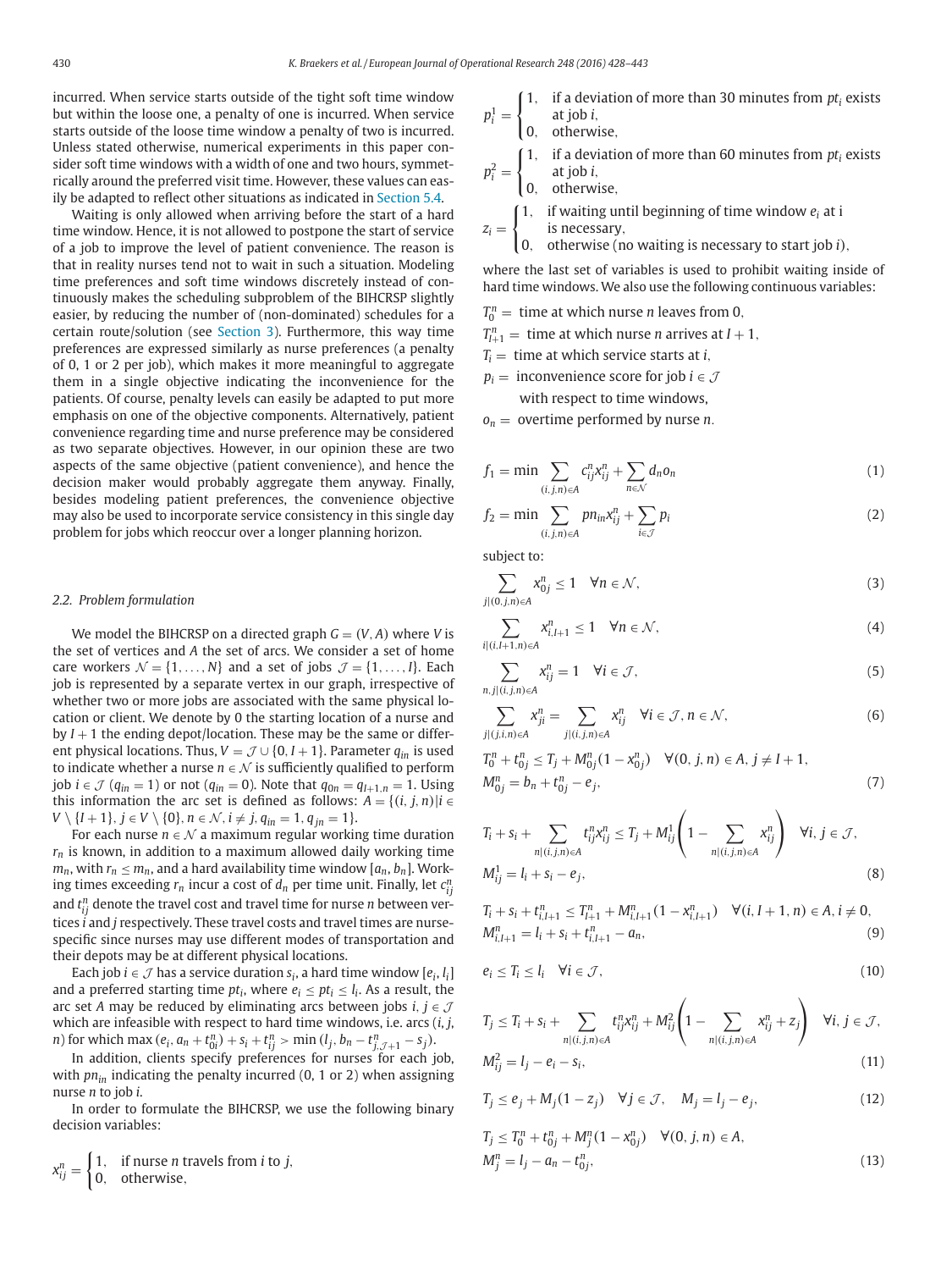<span id="page-4-0"></span>
$$
T_{l+1}^{n} \leq T_i + s_i + t_{i,l+1}^{n} + M_i^{n} (1 - x_{i,l+1}^{n}) \quad \forall (i, l+1, n) \in A,
$$
  

$$
M_i^{n} = b_n - e_i - s_i - t_{i,l+1}^{n},
$$
 (14)

 $a_n \leq T_0^n \leq b_n \quad \forall n \in \mathcal{N},$  (15)

 $a_n \leq T_{l+1}^n \leq b_n \quad \forall n \in \mathcal{N},$  (16)

 $T_{l+1}^n - T_0^n \le m_n \quad \forall n \in \mathcal{N},$  (17)

 $o_n \ge \max(0, T_{l+1}^n - T_0^n - r_n) \quad \forall n \in \mathcal{N},$  (18)

 $T_i - pt_i \le 30 + p_i^1 M_i^1 \quad \forall i \in \mathcal{J}, \quad M_i^1 = l_i - pt_i - 30,$  (19)

$$
T_i - pt_i \ge -30 - p_i^1 M_i^2 \quad \forall i \in \mathcal{J}, \quad M_i^2 = pt_i - e_i - 30,
$$
 (20)

$$
T_i - pt_i \le 60 + p_i^2 M_i^3 \quad \forall i \in \mathcal{J}, \quad M_i^3 = l_i - pt_i - 60,
$$
 (21)

$$
T_i - pt_i \ge -60 - p_i^2 M_i^4 \quad \forall i \in \mathcal{J}, \quad M_i^4 = pt_i - e_i - 60, \tag{22}
$$

$$
p_i = p_i^1 + p_i^2 \quad \forall \in \mathcal{J}
$$
\n<sup>(23)</sup>

$$
x_{ij}^n \in \{0, 1\} \quad \forall (i, j, n) \in A \tag{24}
$$

$$
z_i \in \{0, 1\} \quad \forall i \in \mathcal{J} \tag{25}
$$

$$
p_i^1, p_i^2 \in \{0, 1\}. \quad \forall i \in \mathcal{J}
$$
 (26)

Objective function [\(1\)](#page-3-0) minimizes the total cost which is composed of routing and overtime costs. Objective function [\(2\)](#page-3-0) minimizes client inconvenience which is measured by the deviation from the preferred visit time and how disliked the assigned nurses are. Constraints [\(3\)](#page-3-0) and [\(4\)](#page-3-0) make sure that each nurse leaves the depot and returns to the depot at most once. Equalities [\(5\)](#page-3-0) ensure that each job is carried out by a nurse and [\(6\)](#page-3-0) that each job location is entered and left. Constraints [\(7\)–\(10\)](#page-3-0) make sure that the time variables are correctly set and that each job is started within its time window. Waiting times within the time window are prohibited by constraints [\(11\)–](#page-3-0) (14). Nurses are only allowed to work within a given time window, which is taken care of by constraints (15) and (16). Constraints (17) make sure that the maximum working time is not exceeded and constraints (18) compute the overtime. Client inconvenience in terms of the deviation from the preferred starting time is computed by means of constraints  $(19)-(23)$ . Finally, constraints  $(24)-(26)$  define the domains of the variables.

# *2.3. Enhancements*

To improve the performance of the model described in the previous section, several enhancements are introduced.

Binary assignment variables  $y_{in} = \sum_{j \in \mathcal{V}} x_{ij}^n$  may be introduced to indicate whether nurse *n* is assigned to job *i* or not. Since each job should be assigned to exactly a single nurse, constraints (27) may then be appended to the model (**Y**). Additionally, branching priority may be given to these assignment variables  $(Y_{\text{RP}})$ 

$$
\sum_{n \in \mathcal{N}} y_{in} = 1 \quad \forall i \in \mathcal{J}.
$$
 (27)

Furthermore, six families of valid inequalities are considered to further strengthen the model (**IN1-IN6**). Inequalities (28) indicate the relation between variables  $p_i^1$  and  $p_i^2$  (**IN1**) while inequalities (29) and (30) exclude subtours of length two and three respectively (**IN2- IN3**)

$$
p_i^2 \le p_i^1 \quad \forall i \in \mathcal{J} \tag{28}
$$

$$
\sum_{n \in \mathcal{N}} (x_{ij}^n + x_{ji}^n) \le 1 \quad \forall i, j \in V, n \in \mathcal{N}
$$
\n(29)

$$
\sum_{n \in \mathcal{N}} (x_{ij}^n + x_{ji}^n + x_{ik}^n + x_{ki}^n + x_{jk}^n + x_{kj}^n) \le 2 \quad \forall i, j, k \in V, n \in \mathcal{N}. \tag{30}
$$

Partial routes  $\langle i - j - k \rangle$  between three vertices *i*, *j*,  $k \in \mathcal{J}$ which are infeasible for a nurse *n* due to time windows may be excluded as well (**IN4**). Combined with the fact that subtours are not allowed, this yields inequality (31). When all partial routes between vertices *i*, *j*,  $k \in \mathcal{J}$  are infeasible for nurse *n*, the inequality may be strengthened as shown in (32). When one of these inequalities is valid for several nurses, it may be strengthened by including the respective arcs of each nurse on the left-hand side of (31) or (32) respectively

$$
x_{ij}^n + x_{ji}^n + x_{jk}^n \le 1 \quad \forall i, j, k \in \mathcal{J}, n \in \mathcal{N} | e_i + s_i + t_{ij}^n + s_j + t_{jk}^n > l_k \tag{31}
$$

$$
x_{ij}^n + x_{ji}^n + x_{jk}^n + x_{kj}^n + x_{ik}^n + x_{ki}^n \le 1 \quad \forall i, j, k \in \mathcal{J},
$$
  
\n
$$
n \in \mathcal{N} \mid \text{all partial routes infeasible.}
$$
\n(32)

The relation between routing variables  $x_{ij}^n$  and variables  $p_i$  and  $p_j$ indicating the inconvenience related to the timing of service is expressed in inequalities (33)–(36) (**IN5**). Again these may be strengthened when valid for multiple nurses

$$
2x_{ij}^n \le p_i + p_j \quad \forall (i, j, n) \in A | pt_i - 30 + s_i + t_{ij}^n > pt_j + 60 \tag{33}
$$

$$
x_{ij}^n \le p_i + p_j \quad \forall (i, j, n) \in A | pt_i - 30 + s_i + t_{ij}^n > pt_j + 30 \tag{34}
$$

$$
2x_{ij}^n \le p_i + p_j \quad \forall (i, j, n) \in A | pt_i + 30 + s_i + t_{ij}^n
$$
  
\n
$$
\le pt_j - 60 \wedge e_j < pt_j - 60
$$
\n(35)

$$
x_{ij}^n \le p_i + p_j \quad \forall (i, j, n) \in A | pt_i + 30 + s_i + t_{ij}^n
$$
  
\n
$$
\le pt_j - 30 \wedge e_j < pt_j - 30. \tag{36}
$$

Finally, variables  $x_{ij}^n$  and  $p_i$  (or  $p_j$ ) may be combined with the time windows to yield inequalities (37)–(42) (**IN6**)

$$
2x_{ij}^{n} \le p_i \quad \forall (i, j, n) \in A | pt_i - 60 + s_i + t_{ij}^{n} > l_j
$$
\n(37)

$$
x_{ij}^n \le p_i \quad \forall (i, j, n) \in A | pt_i - 30 + s_i + t_{ij}^n > l_j
$$
\n(38)

$$
2x_{ij}^{n} \le p_j \quad \forall (i, j, n) \in A | e_i + s_i + t_{ij}^{n} > pt_j + 60 \tag{39}
$$

$$
x_{ij}^n \le p_j \quad \forall (i, j, n) \in A | e_i + s_i + t_{ij}^n > pt_j + 30 \tag{40}
$$

$$
2x_{ij}^n \le p_j \quad \forall (i, j, n) \in A | e_j < l_i + s_i + t_{ij}^n < pt_j - 60 \tag{41}
$$

$$
x_{ij}^n \le p_j \quad \forall (i, j, n) \in A | e_j < l_i + s_i + t_{ij}^n < pt_j - 30. \tag{42}
$$

Computational experiments in [Section 5.2](#page-10-0) indicate the effect of using the enhancements described above. Note that the valid inequalities are added before the model is solved whenever a violation is possible (taking into account the reduced arc set). We did not consider adding the inequalities in a branch-and-cut fashion as it is not our intention to provide a state-of-the-art exact method to solve the problem at hand. The mathematical model is used to acquire some initial insights into the problem and as a tool to assess the qual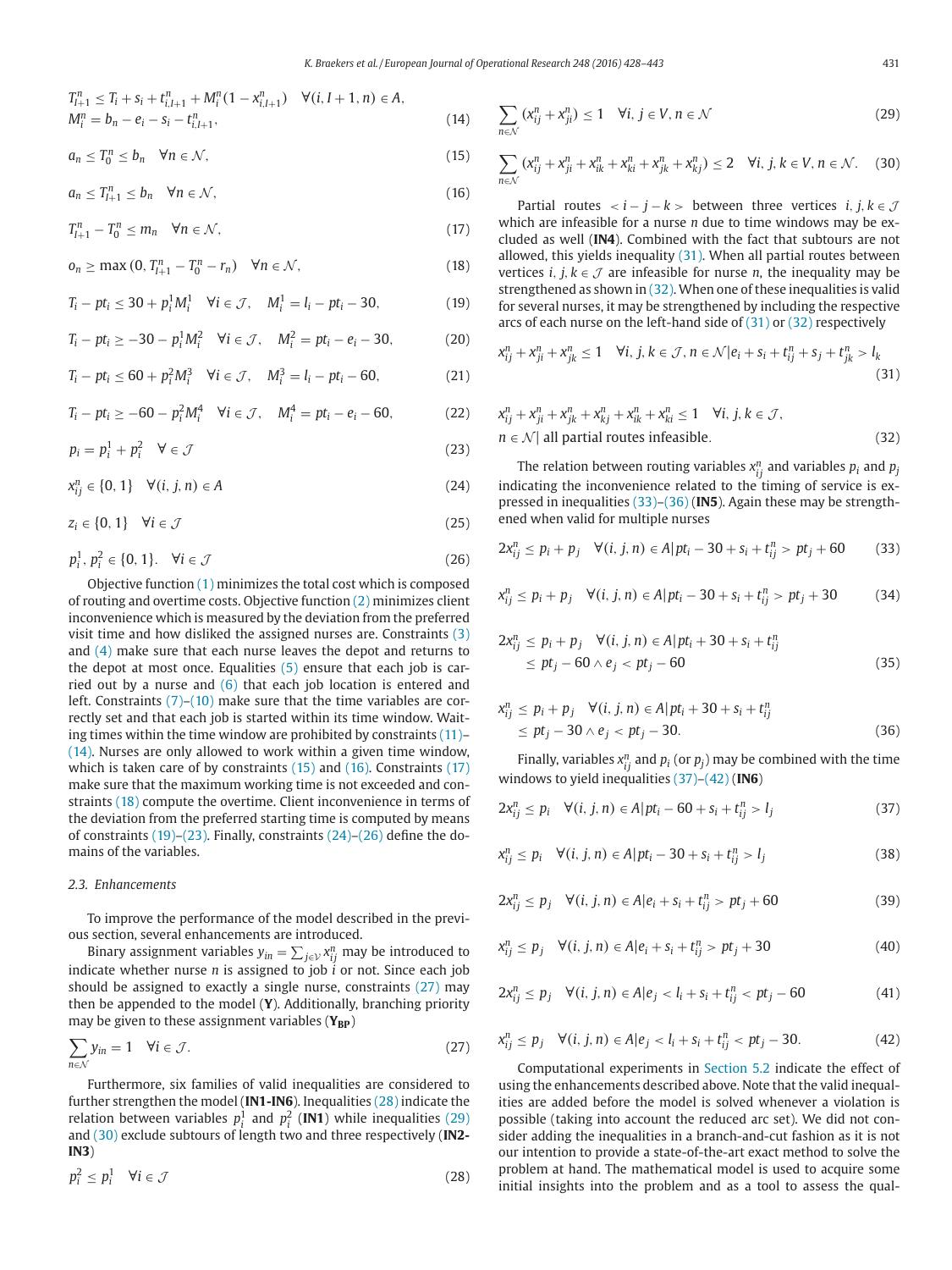<span id="page-5-0"></span>ity of the heuristic method proposed in [Section 4](#page-7-0) on small problem instances.

We note here that, while the model does not require any assumptions on the input data, we assume that all time related parameters are integer and we exploit this property in the scheduling algorithm described next.

#### **3. Scheduling problem**

This section focuses on the scheduling subproblem of the BI-HCRSP. Let an unscheduled solution denote a set of unscheduled routes (or job sequences), one for each nurse, indicating the patients to be visited by this nurse and their visiting order. The scheduling problem then consists of deciding on a time schedule for each of these routes such that all constraints are satisfied.

Due to the bi-objective nature of our problem and the numerous side constraints, the scheduling problem is non-trivial. A distinctive characteristic of our scheduling problem is the fact that the scheduling of a single route is already a bi-objective problem in itself as explained below. Hence, a single unscheduled route may represent multiple non-dominated scheduled routes, and an unscheduled solution may represent many mutually non-dominated solutions to the BIHCRSP. Therefore the scheduling problem may be decomposed into two problems which can be solved sequentially: generating all non-dominated schedules for each individual route (Section 3.1) and generating all non-dominated solutions from the set of schedules for each route [\(Section 3.2\)](#page-6-0).

## *3.1. Scheduling of a single route*

The scheduling of a single route (or sequence of jobs) involves deciding on the visit time of each job. Since waiting is only allowed before hard time windows, this can be reduced to determining the start time of the route (the time the nurse leaves their starting location). For a given start time, all other timing variables of the route can easily be calculated. As mentioned above, a distinctive characteristic of this problem is the fact that it is bi-objective in itself. The route schedule may influence both the amount of overtime (and hence total costs) and how well time preferences are satisfied (and hence the level of inconvenience). While postponing the start of the route as much as possible will guarantee the minimization of overtime costs, the effect on the level of inconvenience might be positive or negative. In fact, the relationship between the start time of a route and the level of inconvenience will often be nonlinear (e.g. with increasing start time of the route, the inconvenience level may first increase and then decrease). As a result, solving the scheduling problem involves finding the set of non-dominated schedules and their corresponding start time of the route. This is in contrast with other scheduling problems as subproblems of routing problems in the literature, which are generally either constraint-satisfaction problems (e.g. finding a schedule which satisfies hard time windows) or single objective problems (e.g. minimizing soft time window violations or minimizing route duration).

Using the notation of [Vidal, Crainic, Gendreau, and Prins \(2015\),](#page-16-0) the scheduling problem may be described as in (43)

$$
\{DUR \cup \sum_{i} c_i(t_i) | TW, DUR, P(t)\}.
$$
\n(43)

The objectives consist of a route duration feature to minimize overtime costs (*DUR*) and a sum of non-convex time-dependent cost functions to minimize the level of inconvenience ( $\Sigma_i c_i(t_i)$ ). Since the latter functions are piecewise linear, they can be optimized efficiently (de[spite being non-convex\) using dynamic programming \(Vidal et al.,](#page-16-0) 2015). Constraints include hard time windows (*TW*) and a duration constraint to satisfy maximum working times (*DUR*), while the nowaiting constraints may be considered as time-dependent processing times (*P*(*t*)).

As the scheduling problem is likely to be solved a considerable number of times in a heuristic solution approach, the problem should be solved efficiently. Several approaches have been considered by the authors. Preliminary tests indicated that using CPLEX to solve the scheduling problem is too time consuming. This may be explained by the fact that a mathematical formulation of the scheduling problem still contains binary decision variables due to the combination of the hard time window and the no-waiting constraints.

Since only integer values are considered for all time-related parameters such as travel times, time windows, preferred visit times, etc. (see [Section 5.1\)](#page-9-0), a simple enumeration method has been tested. This method consists of performing a forward loop through the route for each feasible start time of the route to determine the corresponding overtime costs and inconvenience level. At the end, dominated schedules can easily be removed. An improved version of the enumeration method is considered as well. In that case, the search starts with the latest feasible start time of the route. During each forward loop through the route, the minimal time by which the start time of the route should be decreased in order to improve (i.e. reduce) the inconvenience level at one of the jobs is maintained. In the next iteration, the start time of the route is decreased by this value since all feasible start times in between may be discarded (the inconvenience level will not improve and decreasing the start time of the route may never have a positive effect on overtime costs).

Finally, a dynamic programming method is proposed. The idea behind this method is partially based on existing methods for nonconvex piecewise linear cost functions (for an overview we refer to [Vidal et al. \(2015\)](#page-16-0) and Hashimoto, Yagiura, Imahori, and Ibaraki [\(2013\)\). However, these methods only deal with a single objective](#page-16-0) (minimizing the total cost function) and therefore cannot be applied directly in our bi-objective setting. Given a route which is feasible with respect to time windows, our method consists of a single forward loop through the route, while maintaining for each node a list of time intervals in which the penalty with respect to time preferences stays the same. More specifically, for each node a number of "transition points" are calculated, corresponding to a service start time just before the total penalty for the partial route up to this node changes, i.e. starting service 1 minute later at this node will result in a change in the total penalty up to this node.

The pseudo code for this method is presented in [Algorithm 1.](#page-6-0) The following notation is used. A route  $< v_0, v_1, v_2, \ldots, v_k, v_{k+1} >$  is considered with *k* jobs and  $v_0$  and  $v_{k+1}$  denoting the depot location of the nurse *n* that is assigned to this route (node indices *i*, *j*). Let *Ei* and *Li* represent the earliest and latest time that service at node *vi* may start to guarantee time window feasibility for the complete route (see also [Section 4.3.2\)](#page-8-0). A set of transition points for node  $v_i$  is represented by  $\mathcal{T}^i = \{T^i_1, T^i_2, \dots, T^i_{|\mathcal{T}^i|}\}$ . For each transition point  $T^i_f \in \mathcal{T}^i$ , a tuple of three values  $(t_f^i, p_f^i, w_f^i)$  is stored, indicating respectively the start of service at node  $v_i$ , the total penalty up to node  $v_i$  when starting service at time  $t_f^i$  and the latest possible start time at the depot that corresponds to the previous two values. Similarly, let  $\mathcal{T}^j$  and  $\mathcal{T}^{temp}$  denote respectively the set of transition points for node  $v_i$  (index *h*) and a temporary set of transition points (index *g*). A transition point  $T_h^j \in \mathcal{T}^j$  is defined by tuple  $(t_h^j, p_h^j, w_h^j)$ , while a transition point  $T_g^{\text{temp}} \in \mathcal{T}^{\text{temp}}$  is defined by tuple  $(t_g^{\text{temp}}, p_g^{\text{temp}}, w_g^{\text{temp}})$ . Furthermore, let  $\mathcal{T}^0 = \{(b_n, 0, b_n)\}\$  and  $\rho^j(t)$  a function to calculate the penalty regarding time preferences when service starts at time *t* at node *vj*.

In the first part of [Algorithm 1](#page-6-0) (lines 1–21), for each job  $v_i$  ( $j =$ 1, ..., *k*) the set of transition points  $\mathcal{T}^j$  is calculated, starting from the set of transition points  $\mathcal{T}^i$  of the previous node  $v_i$  in the route and a set of temporary transition points  $\mathcal{T}^{temp}$ . First, the latter set  $\mathcal{T}^{temp}$  for job  $v_i$  is generated as follows (line 5). Starting from an empty set, a transition point  $T_{\rm g}^{\rm temp}$  is added for each point in time right before the penalty with respect to time preferences would change ( $pt_{v_i}$  − 61,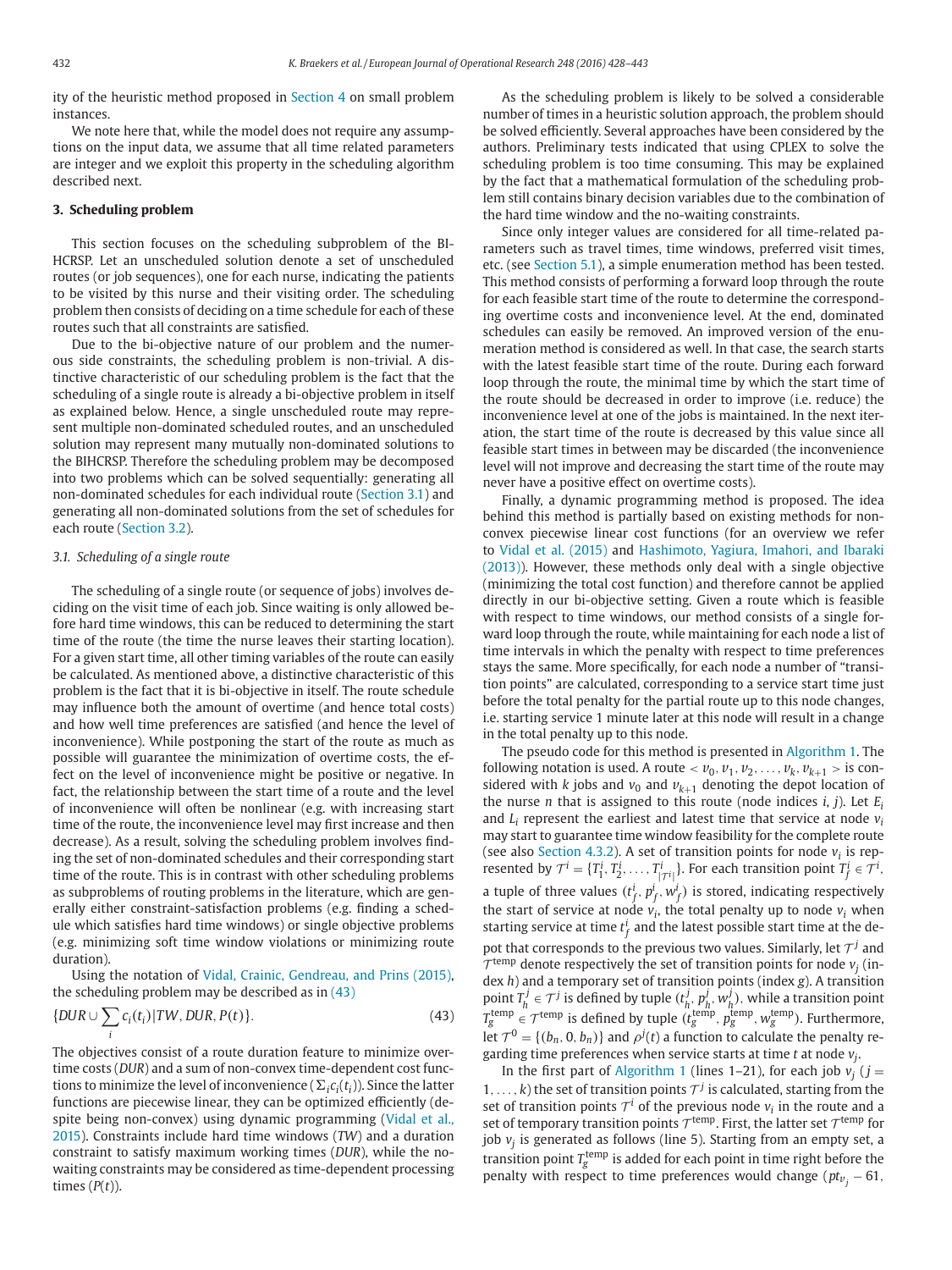#### <span id="page-6-0"></span>**Algorithm 1** Scheduling method.

1: //find the set of transition points for each job in the route 2:  $\mathcal{T}^0 = \{(b_n, 0, b_n)\}$ 3: **for**  $j = 1 \rightarrow k$  **do** 4:  $i = j - 1$ 5: generate  $\mathcal{T}^{\text{temp}}$ <br>6:  $\mathcal{T}^j = \emptyset$ ,  $f = g =$ 6:  $\mathcal{T}^j = \emptyset$ ,  $f = g = 1$ ,  $h = 0$ <br>7: **while**  $f < |\mathcal{T}^j|$  and  $g <$ 7: **while**  $f \leq |\mathcal{T}^i|$  and  $g \leq |\mathcal{T}^{\text{temp}}|$  do 8:  $h = h + 1$ 9: **if**  $t_f^i + s_{\nu_i} + t_{\nu_i\nu_j}^n \leq t_g^\text{temp}$  then 10:  $t_h^j = \max(t_f^i + s_{\nu_i} + t_{\nu_i\nu_j}^n, e_{\nu_j})$ 11:  $\mathcal{T}^j = \mathcal{T}^j \cup \{T_h^j(t_h^j, p_f^i + \rho^j(t_h^j), w_f^i)\}$ 12: **if**  $t_f^i + s_{\nu_i} + t_{\nu_i\nu_j}^n = t_g^{\text{temp}}$  then 13:  $g = g + 1$ 14: **end if** 15:  $f = f + 1$ 16: **else** 17:  $\mathcal{T}^j = \mathcal{T}^j \cup \{T_h^j(t_g^{temp}, p_f^i + \rho^j(t_g^{temp}), w_f^i - (t_f^i + s_{\nu_i} +$  $t_{v_i v_j}^n - t_g^{temp}$ ))} 18:  $g = g + 1$ 19: **end if** 20: **end while** 21: **end for** 22: //find the transition points for the end depot  $\nu_{k+1}$ <br>23:  $\mathcal{T}^{k+1} = \mathcal{T}^k$  $\mathcal{T}^{k+1} = \mathcal{T}^k$ 24: **for**  $f = 1 \rightarrow |\mathcal{T}^{k+1}|$  **do**<br>25:  $T_f^{k+1}(t_f^{k+1}, p_f^{k+1}, w_f^{k+1}) = T_f^{k+1}(t_f^{k+1} + s_{\nu_k} + t_{\nu_k \nu_{k+1}}^n, p_f^{k+1}, w_f^{k+1})$ 26: **end for** 27: //find the set of non-dominated schedules 28:  $S = \emptyset$ ,  $S = 1$ ,  $f = |{\mathcal{T}}^{k+1}|$ <br>29: **if**  $t_f^{k+1} - w_f^{k+1} \le m_n$  then 30:  $o_s = \max(0, t_f^{k+1} - w_f^{k+1} - r_n)$ 31:  $p_s = p_f^{k+1}$ 32:  $S = S \cup \{S_s(o_s, p_s)\}\$ <br>33:  $f = f - 1$  $f = f - 1$ 34: **while** *f* > 0 **do** 35: **if**  $p_f^{k+1} < p_s$  **then** 36:  $s = s + 1$ 37:  $o_s = \max(0, t_f^{k+1} - w_f^{k+1} - r_n)$ 38: **if**  $o_s \le m_n - r_n$  **then** 39: **if** *os* = *os*<sup>−</sup><sup>1</sup> **then** 40:  $S = S \setminus \{S_{s-1}\} \cup \{S_s(o_s, p_f^{k+1})\}$ 41: **else** 42:  $S = S \cup \{S_s(o_s, p_f^{k+1})\}$ 43: **end if** 44: **else** 45:  $f = 0$ 46: **end if** 47: **end if** 48:  $f = f - 1$ 49: **end while** 50: **end if**

 $pt_{v_i}$  − 31,  $pt_{v_i}$  + 30,  $pt_{v_i}$  + 60), provided that it satisfies the condition  $E_j \leq t_g^\text{temp} < L_j$ . A transition point for start of service at time  $L_j$ is added as well, since the penalty value increases to infinity after this time. Finally, an additional transition point is added for time of service equal to  $e_{v_i}$  when (1) no such transition point already exists  $(\nexists T_{g}^{\text{temp}} \in \mathcal{T}^{\text{temp}} | t_{g}^{\text{temp}} = e_{\nu_j}$ ), (2) job  $\nu_j$  may be started as early as the start of its time window ( $\dot{E}_j = e_{\nu_j}$ ), and (3) waiting time will exist at job  $v_i$  when starting service at the preceding node  $v_i$  at the time of

**Table 2** Comparison of scheduling methods.

| Method               | Computation time (s) |
|----------------------|----------------------|
| <b>CPLEX</b>         | >3600                |
| Enumeration          | 0494                 |
| Enumeration improved | 0.317                |
| Dynamic programming  | 0.165                |

its first transition point  $(t_1^i + s_{\nu_i} + t_{\nu_i\nu_j}^n < e_{\nu_j})$ . Although in this case the penalty level does not change, the transition point is required to account for the fact that when nurse  $n$  arrives at node  $v_i$  before time *ev<sup>j</sup>* , the nurse should wait and hence route duration is affected. The transition points  $T_g^{\text{temp}} \in \mathcal{T}^{\text{temp}}$  are sorted from small to large according to  $t_g^{\text{temp}}$  and for each transition point the penalty level is  $p_g^{\text{temp}} = \rho^j(t_g^{\text{temp}})$ , while the value of  $w_g^{\text{temp}}$  is irrelevant. Second, iteratively the smallest transition point among  $\mathcal{T}^i$  (increased with the time required to reach  $v_j$ ) and  $\mathcal{T}^{\text{temp}}$  is selected and a new transition point for  $v_i$  is created (lines 7–21). In case the transition point in  $\mathcal{T}^{temp}$  is selected (lines 16–18), note that the start time of the route in the newly created transition point  $T_h^j$  is equal to the start time of the route for the transition point in  $\mathcal{T}^i$  minus the difference between the start of service at job  $v_j$  for both transition points, i.e.  $w_h^j = w_f^i - (t_f^i + s_{\nu_i} + t_{\nu_i\nu_j}^n - t_g^{\text{temp}}).$ 

When the transition points for the final job in the route  $\mathcal{T}^k$  have been found, the transition points for the end depot  $\mathcal{T}^{k+1}$  are calculated by copying  $\mathcal{T}^k$  and increasing the start of service of each of these transition points with the service time at  $v_k$  and the time to travel to the end depot  $v_{k+1}$  (lines 22–26). Finally, the set of nondominated schedules  $S = \{S_1(o_1, p_1),..., S_{|S|}(o_{|S|}, p_{|S|})\}$  (index *s*) is found, where each schedule *Ss* is represented by an amount of overtime *os* and a penalty level regarding time preferences *ps* (lines 27– 50). This is done by considering each of the transition points of  $v_{k+1}$ in reverse order, i.e. starting with the final one in  $\mathcal{T}^{k+1}$  (the one with the largest arrival time at the end depot and hence also the latest corresponding start time of the route), and calculating the corresponding overtime costs. Note that when considering the transition points in this order, overtime costs cannot decrease since overtime is minimal when starting the route as late as possible. Hence, only transition points which reduce the penalty level should be considered. Furthermore, the search can be stopped whenever a transition point violates the maximum working time constraint.

Table 2 compares computation times of the different scheduling methods. Each method was used to schedule all routes of all non-dominated solutions that were found in five runs of the base algorithm described in [Section 4](#page-7-0) on all 90 benchmark instances. This corresponds to 14,153 solutions consisting of 722,913 routes in total. Total computation times over all routes are reported. Solving the single route scheduling problem by CPLEX is clearly too time consuming. The other approaches are considerably faster, scheduling all routes in less than half a second. While the proposed improvements of the enumeration method reduce its computation time, the dynamic programming approach clearly performs best. Therefore, this method has been used in all other experiments described in this paper.

# *3.2. Scheduling of multiple routes*

Given a set of non-dominated schedules for each route of an unscheduled solution, a scheduled solution is obtained by selecting a single schedule for each route. To obtain only the non-dominating solutions, a simple dynamic programming-based method is applied. In a first step, the routes are sorted according to their number of nondominated schedules, from small to large. Second, all combinations of the schedules of routes one and two are made and the dominated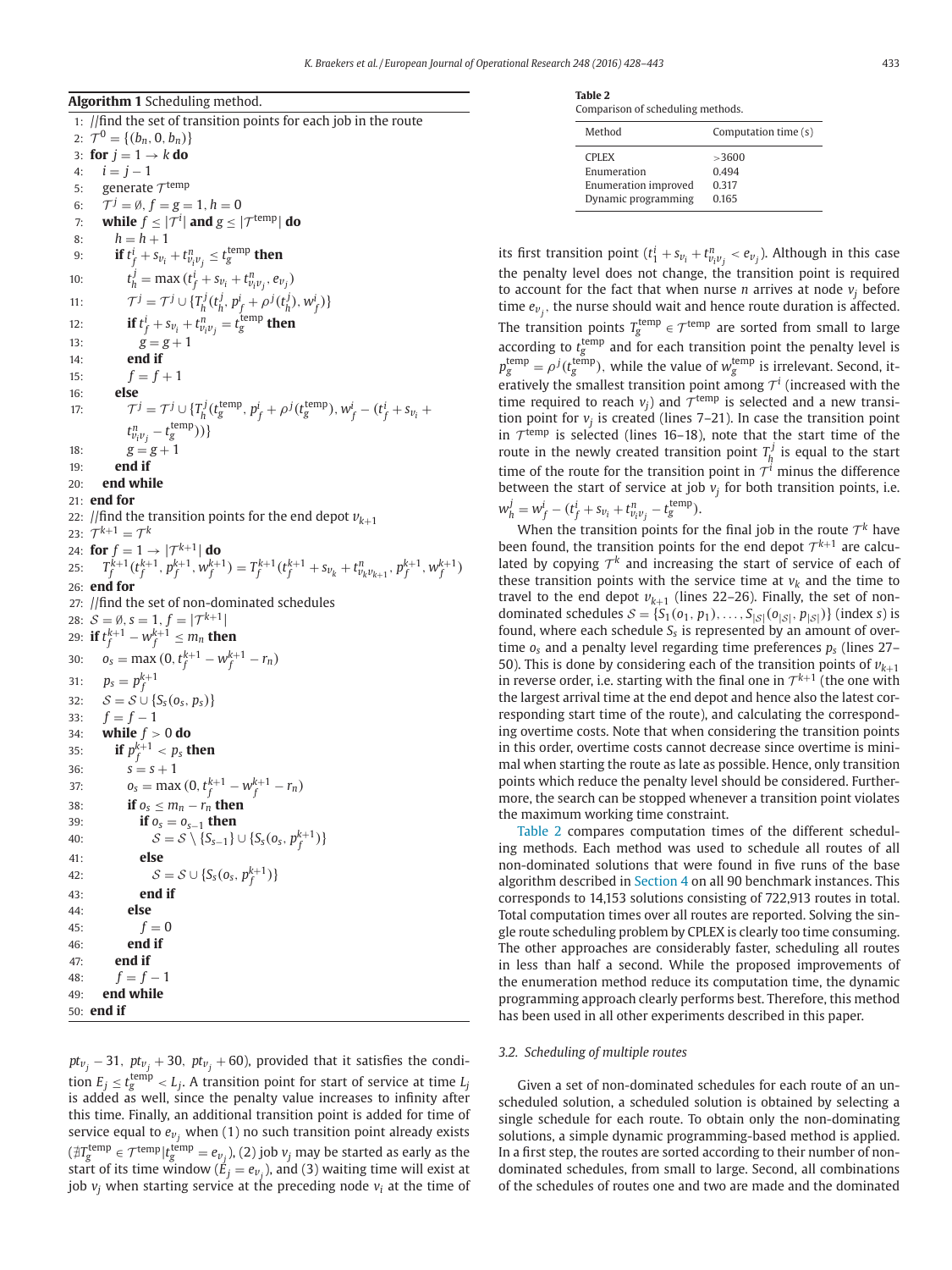<span id="page-7-0"></span>ones are discarded. Next, the non-dominated combinations are combined with the schedules from route three and so on, until all routes have been considered.

#### **4. Metaheuristic approach**

Due to the bi-objective nature of the BIHCRSP, a single optimal solution to the problem will often not exist. Instead, the goal is to find the set of Pareto optimal or efficient solutions. It is assumed that the reader is familiar with the basic concepts of multi-objective optimization such as Pareto optimality and dominance. For a detailed description of these concepts and their underlying principles, the reader is referred to [Ehrgott and Gandibleux \(2002, 2004\)](#page-16-0) and [Ehrgott \(2005\).](#page-16-0)

Since exactly solving instances of realistic size in a reasonable amount of computation time does not seem feasible, a metaheuristic algorithm is proposed to find a set of mutually non-dominated solutions which approximates the set of efficient solutions. The algorithm [is based on the multi-directional local search framework \(Tricoire,](#page-16-0) 2012) and uses large neighborhood search (LNS) as a subheuristic.

Multi-directional local search (MDLS) is a recently proposed meta-heuristic framework for multi-objective optimization problems [\(Tricoire, 2012\)](#page-16-0). It is based on the idea that in order to find new efficient solutions that are neighbors of a solution *x*, it is sufficient to start a search from *x* in the direction of one objective at a time only. In general, the method works as follows. An archive of non-dominated solutions is maintained and in each iteration of the algorithm a solution is selected from this archive. For each objective a single-objective local search is performed on the selected solution. The resulting new solutions, as many as there are objectives, are then used to update the archive. Advantages of the method are its simplicity, flexibility and the fact that for each objective any existing single-objective local search method may be applied.

Large neighborhood search (LNS) is a metaheuristic which was first introduced by [Shaw \(1998\).](#page-16-0) It uses the concept of *ruin and recreate* to define an implicit, large neighborhood of a current solution as the set of solutions that may be attained by destroying a large part of the solution and subsequently rebuilding the resulting partial solution. A successful general-purpose LNS algorithm for a variety of vehicle routing problems was proposed by [Pisinger and Ropke \(2007\).](#page-16-0) The algorithm iteratively removes a number of customers from the current solution and reinserts them to obtain a new solution. Several simple removal and insertion operators, selected randomly in each it[eration, are applied. An adaptive version of LNS is proposed by](#page-16-0) Ropke and Pisinger (2006) in which the selection of the operators is biased using their success in previous iterations. In recent years, many routing problems have been successfully solved using LNS-based methods. For details and an overview of recent developments on LNS, the reader is referred to [Pisinger and Ropke \(2010\).](#page-16-0)

[Tricoire \(2012\)](#page-16-0) shows that, using LNS as a subheuristic, the MDLS framework produces results which are competitive to those of the best known solution method for three general multi-objective optimization problems (multi-dimensional multi-objective knapsack problem, bi-objective set packing problem, bi-objective orienteering problem). Therefore, a similar approach is proposed for the BIHCRSP. The general structures of the MDLS algorithm and LNS subheuristic are discussed in Sections 4.1 and 4.2, while the LNS operators and their implementation are discussed in [Section 4.3.](#page-8-0)

# *4.1. MDLS structure*

The general structure of the MDLS algorithm is presented in Algorithm 2. The initial set of solutions, which serves as an input for the MDLS algorithm, is found by applying each insertion operator (see [Section 4.3.2\)](#page-8-0) individually on the problem. In each iteration of the algorithm, a solution *x* is randomly selected from *F*. Next, for each

| <b>Algorithm 2 MDLS structure.</b>                                                |
|-----------------------------------------------------------------------------------|
| input: a set of non-dominated scheduled solutions F                               |
| repeat                                                                            |
| $x \leftarrow select_a$ solution(F)                                               |
| $G_{\text{cost}} \leftarrow$ set of solutions generated by $LNS_{\text{cost}}(x)$ |
| $G_{incon} \leftarrow$ set of solutions generated by $LNS_{incon}(x)$             |
| $G \leftarrow G_{cost} \cup G_{incon}$                                            |
| update(F, G)                                                                      |
| until stopping criterion is met                                                   |
| return $F$                                                                        |

objective an LNS iteration is performed, resulting in a set of new solutions *G*. These new solutions are used to update set *F*. This is repeated until the stopping criterion is met, which can either be a predefined number of iterations, a maximum computation time or any other criterion defined by the decision maker. The structure of our MDLS algorithm is very similar to the structure described by [Tricoire \(2012\),](#page-16-0) although in our case a single-objective local search procedure may result in more than one new solution as is discussed in Section 4.2. A set of non-dominated scheduled solutions *F* is maintained throughout the search, i.e. for each solution in *F* the timing variables are fixed to specific values. These values are required to know the actual objective values of the solution, but as a result several solutions in the set may have the same routing (but a different timing). Set *F* is stored as an ordered list which reduces the number of dominance checks to be performed when updating the set compared to an unordered list (see [Tricoire, 2012\)](#page-16-0). Besides, in order to diversify the search, solutions which have the same objective values but a different routing are all kept.

For hard instances, it may take a number of iterations to find a feasible solution. This is handled by using a request bank, which is a common concept in LNS methods. Whenever not all jobs can be inserted in the routes of the nurses, the remaining jobs are put into the request bank. New solutions are first evaluated on the number of jobs in the request bank and second on both objective values. This means that as soon as a feasible solution to the problem has been found, infeasible solutions are no longer allowed during the search and these may be discarded immediately.

# *4.2. LNS structure*

Two major issues arise in the implementation of any local search move for the problem under study (no matter whether using small or large neighborhoods). First, the objective values of a new solution can only be measured when the scheduling subproblem is solved. As discussed in [Section 3,](#page-5-0) this problem is non-trivial and although an efficient algorithm has been proposed, it seems unpractical to solve the scheduling problem from scratch after each local search move as this would result in excessive computation times. Second, even when developing an efficient reoptimization algorithm by maintaining non-dominated schedules for partial routes to avoid having to solve the scheduling problem from scratch, the evaluation of local search moves (or of insertion positions of a job in LNS) and selecting the best one is not straightforward, since a single new routing solution may result in multiple non-dominated scheduled solutions.

For each objective (costs and inconvenience), a single LNS iteration in the direction of this objective is performed on the selected solution *x* [\(Algorithm 3\)](#page-8-0). First, the number of jobs to be removed in this iteration (*q*), and the removal and insertion operators to be applied (*a* and *b*) are determined randomly. Next, using removal operator *a*, *q* jobs are removed from *x* and added to the request bank, resulting in a partial solution x'. The jobs which have been removed (and those potentially already in the request bank) are then reinserted using the selected insertion operator *b*. To overcome the issues stated above,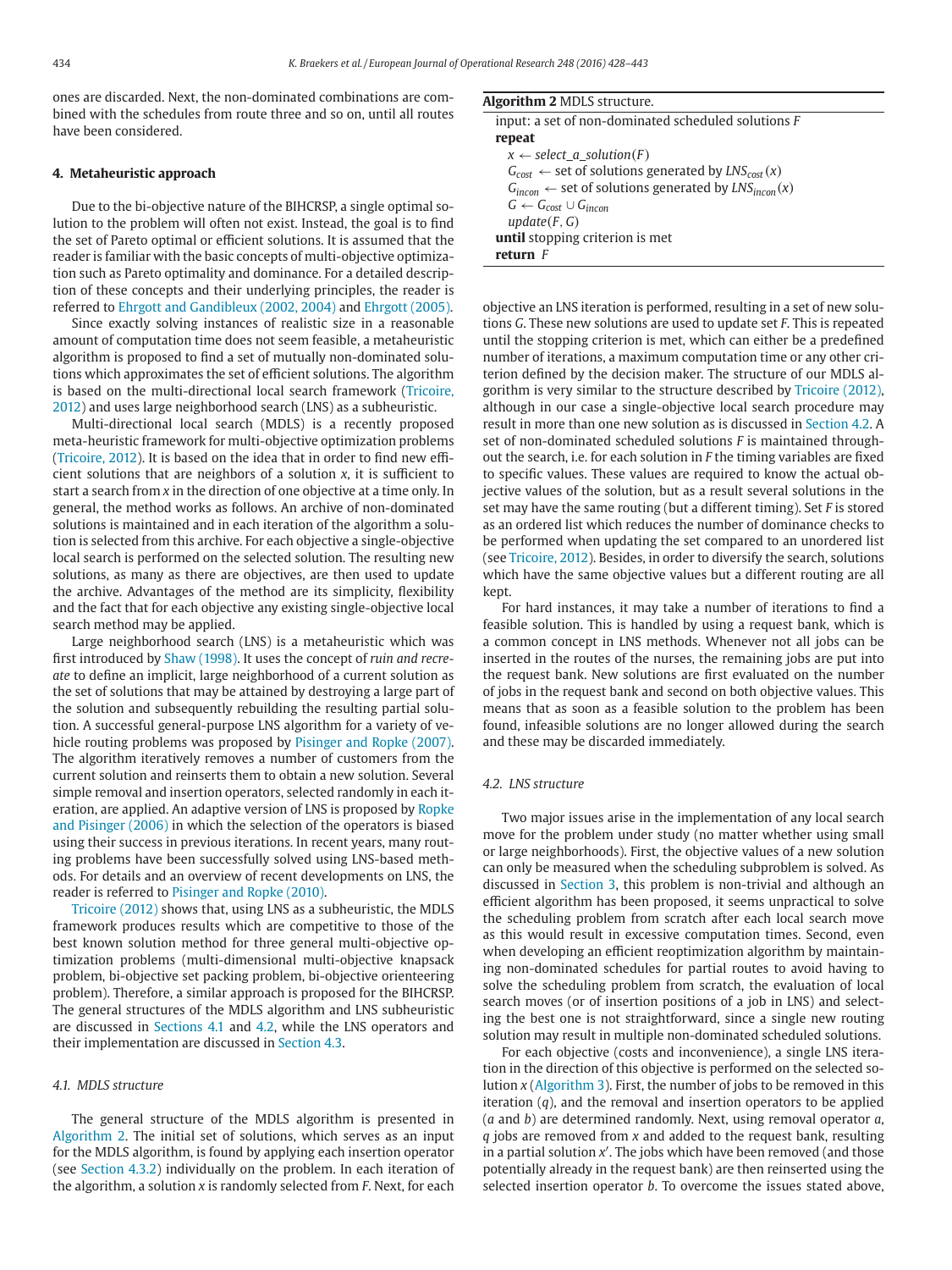#### <span id="page-8-0"></span>**Algorithm 3** LNS structure.

| input: solution $x$                                 |
|-----------------------------------------------------|
| $q \leftarrow$ number of jobs to be removed         |
|                                                     |
| $a \leftarrow$ randomly selected removal operator   |
| $b \leftarrow$ randomly selected insertion operator |
| $x' \leftarrow$ removal $(x, q, a)$                 |
| $x' \leftarrow insertion(x', b)$                    |
| if $rb(x') \le rb(x)$ then                          |
| $S \leftarrow$ non-dominated schedules of x'        |
| refurn $S$                                          |
| else                                                |
| return Ø                                            |
| end if                                              |

it is decided not to perform these LNS iterations on scheduled solutions, but only on the routing aspect of a solution. This means that jobs are inserted without solving the scheduling problem and hence without knowing the non-dominated set of actual objective values that result from this insertion. Instead, insertion positions are evaluated based on approximative objective values which are discussed in Section 4.3.2. Only after all jobs have been inserted (or no feasible insertion positions for the remaining jobs exist), the scheduling problem is solved to obtain the set of non-dominated solutions from the newly obtained routing solution using the method proposed in [Section 3.](#page-5-0) Of course, this final step may be skipped and the new routing solution *x* may be discarded immediately when the number of jobs in the request bank  $rb(x')$  is larger than that of the solutions currently in set *F*.

Note that performing multiple LNS iterations on a single solution is not considered as preliminary results indicated that the second objective is likely to diverge too far after a few iterations, making it unlikely to find new non-dominated solutions.

#### *4.3. LNS operators*

Several standard removal and insertion operators from the LNS literature [\(Pisinger & Ropke, 2007; Ropke & Pisinger, 2006; Shaw, 1998\)](#page-16-0) are adapted to the specific problem context of the BIHCRSP. They are discussed in Sections 4.3.1 and 4.3.2 respectively.

#### *4.3.1. Removal operators*

For each objective, six removal operators are considered. Three of them are the same for both objectives (random, route, related) while the other three represent objective-specific implementations of the worst removal concept.

The *random* removal operator randomly removes *q* jobs from the current solution, while the *route* removal operator removes complete routes which are randomly selected until *q* jobs have been removed. The *related* removal operator removes jobs which are related to each other and hence are expected to be easy to interchange. The relatedness  $r_{ij}$  of two jobs  $i, j \in \mathcal{J}$  is expressed in terms of their location, preferred timing, qualification requirements or a random weighted combination of these (44), each of these options having an equal probability of being chosen (i.e.  $(\alpha, \beta, \gamma)$  is (1, 0, 0), (0, 1, 0), (0, 0, 1) or any random combination with  $\alpha + \beta + \gamma = 1$  and all three non-negative). Relatedness in terms of location is based on the average travel time over all nurses between the two jobs, while relatedness in terms of qualification requirements is based on the number of nurses which are only qualified to perform one of the jobs. A lower value of *rij* indicates that jobs *i* and *j* are more related. Note that  $t_{ij}^{'n}$  and  $pt_i'$  represent normalized values such that they only take values from [0, 1]. The implementation of the operator is the same as in [Shaw \(1998\).](#page-16-0) Initially a job is removed randomly. Next, iteratively an already removed job is selected randomly and its most related job (of those still in the solution) is removed

$$
r_{ij} = \alpha \sum_{n \in \mathcal{N}} t_{ij}^{n} / N + \beta |pt'_{i} - pt'_{j}| + \gamma \sum_{n \in \mathcal{N}} |q_{in} - q_{jn}| / N.
$$
 (44)

For the objective of minimizing costs, a *worst travel cost*, a *worst minimal overtime cost* and a *worst combined cost* removal operator are applied. The first two operators remove jobs which result in respectively the largest travel cost savings and the largest minimal overtime cost savings when being removed from the solution. The minimal overtime cost of a route is defined as the overtime cost when starting the route as late as possible and hence resulting in the smallest possible amount of overtime. The minimal overtime cost is used instead of the actual overtime cost as the latter would require resolving the scheduling problem when removing a job while the former may be calculated in constant time [\(Vidal et al., 2015\)](#page-16-0). The third operator removes jobs which result in the largest cost savings when the travel costs and minimal overtime costs are combined.

Note that in our problem context some (or all) nurses may use public transportation and hence their traveling will not result in travel costs (see [Section 5.1\)](#page-9-0). Therefore, the term "travel costs" is interpreted slightly different for the worst removal operators. When all nurses use public transportation, the effect on travel time is used instead. When only some nurses use public transportation, the cost of traveling by car is used for all nurses.

For the objective of minimizing inconvenience, similarly a *worst nurse inconvenience*, *worst time inconvenience* and *worst total inconvenience* removal operator are applied. The effect of removing a job on total time inconvenience of a route is not modeled as the difference in time inconvenience between the route with and without the job, as this would again involve solving the scheduling problem to find the second value. Instead, the effect on time inconvenience of removing job *i* is only based on the penalty value for time inconvenience (*pi*) of this job in the current solution.

As in [Shaw \(1998\)](#page-16-0) and [Ropke and Pisinger \(2006\),](#page-16-0) a parameter *P* ≥ 1 is used in all worst removal operators to introduce some randomness in the selection of jobs, thereby avoiding the same jobs to be removed over and over again. In each iteration of a removal operator, the list of *L* jobs which may be removed is ordered from worst to best, and the *x*th job in the list is selected to be removed with  $x = y^p L$ and *y* a random number in [0, 1]. A lower value of *P* corresponds to more randomness. Besides, we add a very small random noise value to the savings of removing a job to randomize the order in which jobs with the same savings are selected (as in our problem context often several jobs may result in the same savings, especially with respect to the inconvenience objective).

#### *4.3.2. Insertion operators*

Four insertion operators are applied. The structure of these operators is the same for both objectives, although the considered objective function differs.

The well-known *basic greedy*, *regret-2* and *regret-3* operators are applied. The former iteratively inserts the job with the cheapest insertion position among all jobs to be inserted, while the regret-*k* operators take into account the difference in insertion cost between the least-cost route and the next  $k - 1$  least-cost routes. For a de[tailed discussion of these operators, the reader is referred to](#page-16-0) Ropke and Pisinger (2006) and [Pisinger and Ropke \(2007\).](#page-16-0) Furthermore, an other greedy operator, denoted *random greedy*, is applied. This operator iteratively selects a job to be inserted randomly and inserts it at its cheapest insertion position.

Note that the feasibility of an insertion position can be evaluated in constant time. Parameter *qin* indicates whether nurse *n* is qualified to carry out job *i* while time window and route duration constraints may be evaluated in constant time by maintaining for each job *i* ∈  $\mathcal I$  the earliest time service may start  $(E_i)$  and the latest time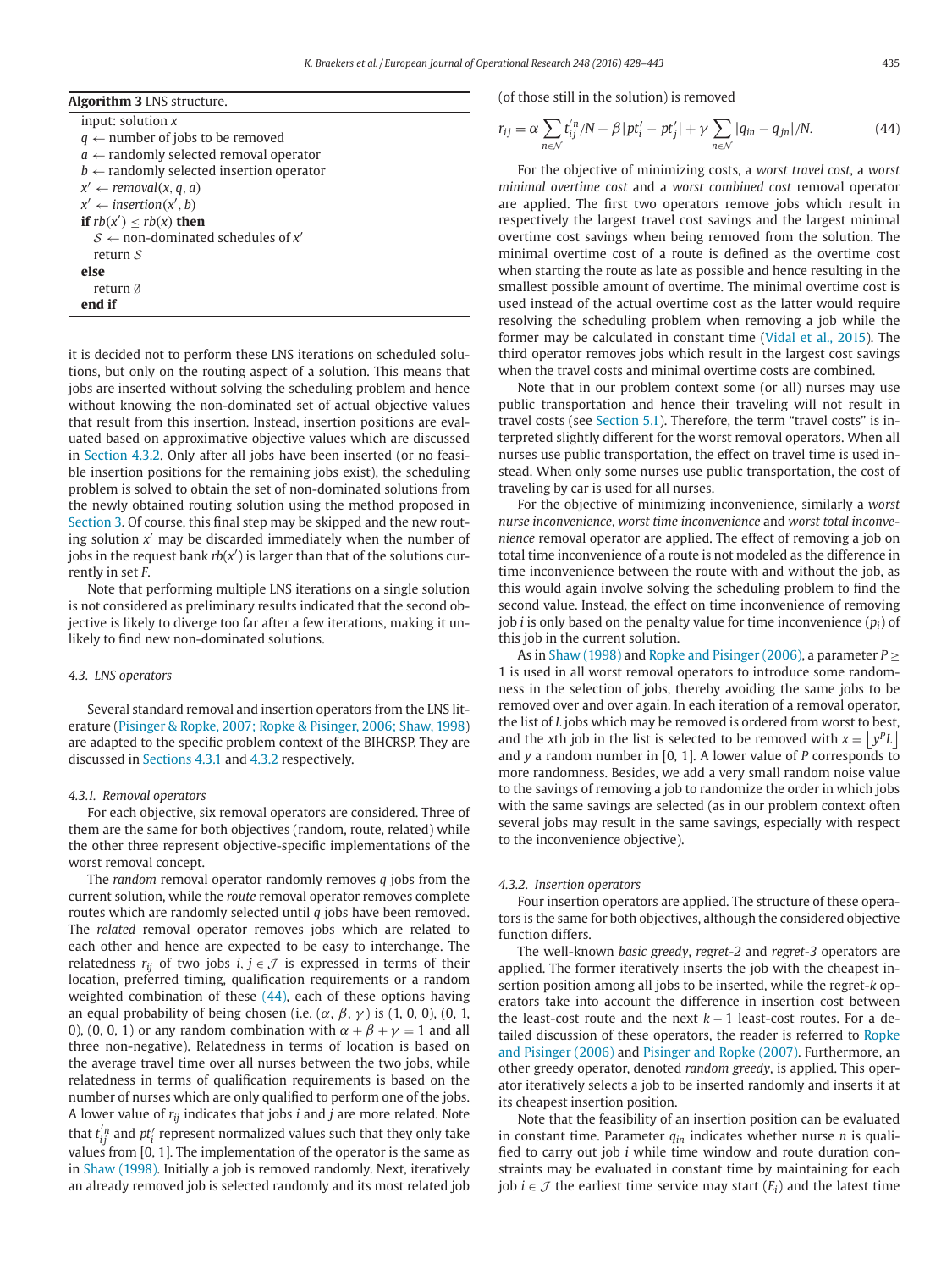<span id="page-9-0"></span>service should start (*Li*) in order for the rest of the route to be feasible [\(Campbell & Savelsberg, 2004; Kindervater & Savelsbergh, 1997\)](#page-16-0).

Since we do not want to solve the scheduling problem for each feasible insertion position of each job to be inserted, the actual objective values cannot be used to evaluate insertion positions. Instead approximative objective functions are applied. For this matter we decided to use several hierarchical objectives for two reasons. First, this allows to discriminate between insertion positions with the same primary insertion cost (as is often the case due to the absence of travel costs when using public transportation and the limited penalty levels for the inconvenience objectives). Second, this allows to take the cost objective into account as a tie-breaker when minimizing inconvenience (and vice versa).

For the objective of minimizing costs, three hierarchically structured objectives are considered. The first objective is to minimize the sum of travel costs and minimal overtime costs, approximating the actual objective. The second and third objective are to minimize route duration and total travel time respectively. The idea is that it is beneficial to construct compact routes with small travel and waiting times, even when no travel costs are incurred and insertion positions do not generate overtime costs, as this would allow other jobs to be inserted later at lower costs. Preliminary results have indicated that using the approximate objective value for inconvenience as a fourth objective or a third objective (instead of travel time) has only limited impact. Hence, this is not considered.

For the objective of minimizing inconvenience, two hierarchical objectives are used to evaluate an insertion position of a job, an approximation of the total inconvenience incurred by this job and the sum of the additional travel costs and minimal overtime costs. Total inconvenience *inconi* when inserting job *i* between jobs *i* − 1 and  $i+1$  in the route of nurse *n* is approximated as in (45). A penalty value in the interval [0, 4] is obtained. The first term is the inconvenience with respect to the nurse. The second term approximates the inconvenience with respect to the visit time and consists of the average of two measures. The first measure  $(\eta)$  indicates whether for job *i* a feasible visit time  $t \in [E_i, L_i]$  exists within either the tight soft time window (0), the loose soft time window (1), or none of both (2). The second part indicates whether the preferred visit times of nodes  $i - 1$ , *i* and  $i + 1$  are in increasing order or not

\n
$$
\text{incon}_i = p n_{in} + (\eta + \theta)/2
$$
\n

\n\n $\text{with} \\
\eta = \n \begin{cases}\n 0 & \text{if } E_i \leq p t_i + 30 \text{ and } L_i \geq p t_i - 30 \\
 1 & \text{if } E_i \leq p t_i + 60 \text{ and } L_i \geq p t_i - 60 \text{ and } 2\n \end{cases}$ \n

\n\n $\theta = \n \begin{cases}\n 0 & \text{if } p t_{i-1} \leq p t_i \text{ and } p t_i \leq p t_{i+1} \\
 2 & \text{if } p t_{i-1} > p t_i \text{ and } p t_i > p t_{i+1} \\
 1 & \text{else}\n \end{cases}$ \n

\n\n (45)\n

To diversify the search, a noise term may be added to the objective [functions of the insertion heuristics \(Pisinger & Ropke, 2007; Ropke &](#page-16-0) Pisinger, 2006). At each LNS iteration, we select randomly whether to apply noise or not. To account for the fact that hierarchical objectives are used, noise is only added to the sum of travel costs and minimal overtime costs, and to total route duration when the original objective value differs from zero (to avoid losing the effect of the second or third objective). Furthermore, adding noise to *inconi* is modeled by defining small probabilities for adding (subtracting) 0.5 or 1 to (from) *inconi*.

#### **5. Computational results**

All algorithms are implemented in C++. MDLS is run on an Intel Xeon Processor E5-2670 at 2.50 gigahertz, using a single thread. To solve the model, ILOG Cplex 12.5 is used. All experiments with the model are performed on the Vienna Scientific Cluster (VSC-1) using Intel X5550 CPUs at 2.66 gigahertz and a run time limit of two days. In the next sections, we first present the characteristics of our benchmark instances and then the results of our numerical experiments.

#### *5.1. Problem instances*

Since no benchmark data are available for our problem, problem instances have been generated randomly. However, the parameter values that have been applied are based on both reallife data of two Viennese companies and real-life-based benchmark data for a related problem [\(Hiermann et al., 2015\)](#page-16-0). A general discussion of these instances is provided here, while numerical details are available in [Appendix A.](#page-15-0) The instances are available online [\(http://alpha.uhasselt.be/kris.braekers\)](http://alpha.uhasselt.be/kris.braekers).

A set of 90 instances has been generated, consisting of a first set of 30 small test instances (10–25 jobs) and a second set of instances of realistic size (50–300 jobs). For each instance, the set of nurses consists of a number of full-time nurses with a regular and maximum working time of 8 and 10 hours respectively, and a number of parttime nurses with a regular and maximum working time of 4 and 6 hours respectively (either in the morning or the evening). The number of nurses is set such that on average the number of jobs is five times the number of full-time nurse equivalents.

Six types of jobs are considered, corresponding to six qualification levels of the nurses. These nurse qualification levels are assumed to be non-hierarchical since high-qualified nurses generally do not perform jobs requiring a low qualification level. Probabilities for a job to require a certain level of qualification, and for a nurse to possess a certain level of qualification, are based on real-life data. Nurse overtime wages depend on their level of qualification and are based on data of the Public Employment Service Austria (AMS). Besides, some variation in the wages of the nurses of a single qualification category is introduced to account for differences in their length of service.

Corresponding to current practices of Austrian home care organizations, a working day, which ranges from 6 a.m. to 8 p.m., is split in five time slots of 2–4 hours. Each job is assigned to one of these time slots, which then represents a hard time window for the start time of the job. Both the distribution of jobs over the time slots and the service duration of a job are based on real-life data. The preferred visit time of a job is randomly selected within the hard time window. To introduce the fact that some jobs have to be performed at a specific time (e.g. certain medical treatments), both the start and end of the hard time window of 5 percent of the jobs are set at the preferred visit time. Finally, regarding nurse preferences, it is assumed that for a certain job each qualified nurse has an equal probability of being preferred, moderately preferred or not preferred.

Four types of instances may be distinguished based on the travel cost and travel time matrices used. The first three types are based on the travel time matrices for car and public transportation provided by [Hiermann et al. \(2015\)](#page-16-0) and are generated using OpenStreetMap. In types one and two, all nurses are assumed to use car transportation or public transportation respectively, while in the third type some nurses use car transportation while others use public transportation. Since no corresponding travel distance matrices are available, distances in kilometers are assumed to be equal to travel times in minutes. Besides, time is discretized on a 5-minute level. In the fourth type of instances, a distance matrix and a travel time matrix for car transportation between actual job locations of a Viennese service provider are used. In this case, distance and travel time are not perfectly correlated and time is discretized on a 1-minute level. All nurses are assumed to use car transportation, as this is the only information available. Travel costs by car are set at 42 eurocents per kilometer, while it is assumed that no operational costs are incurred when using public transportation (assuming that nurses have a yearly ticket). The number of instances of the third type (mixed mode) is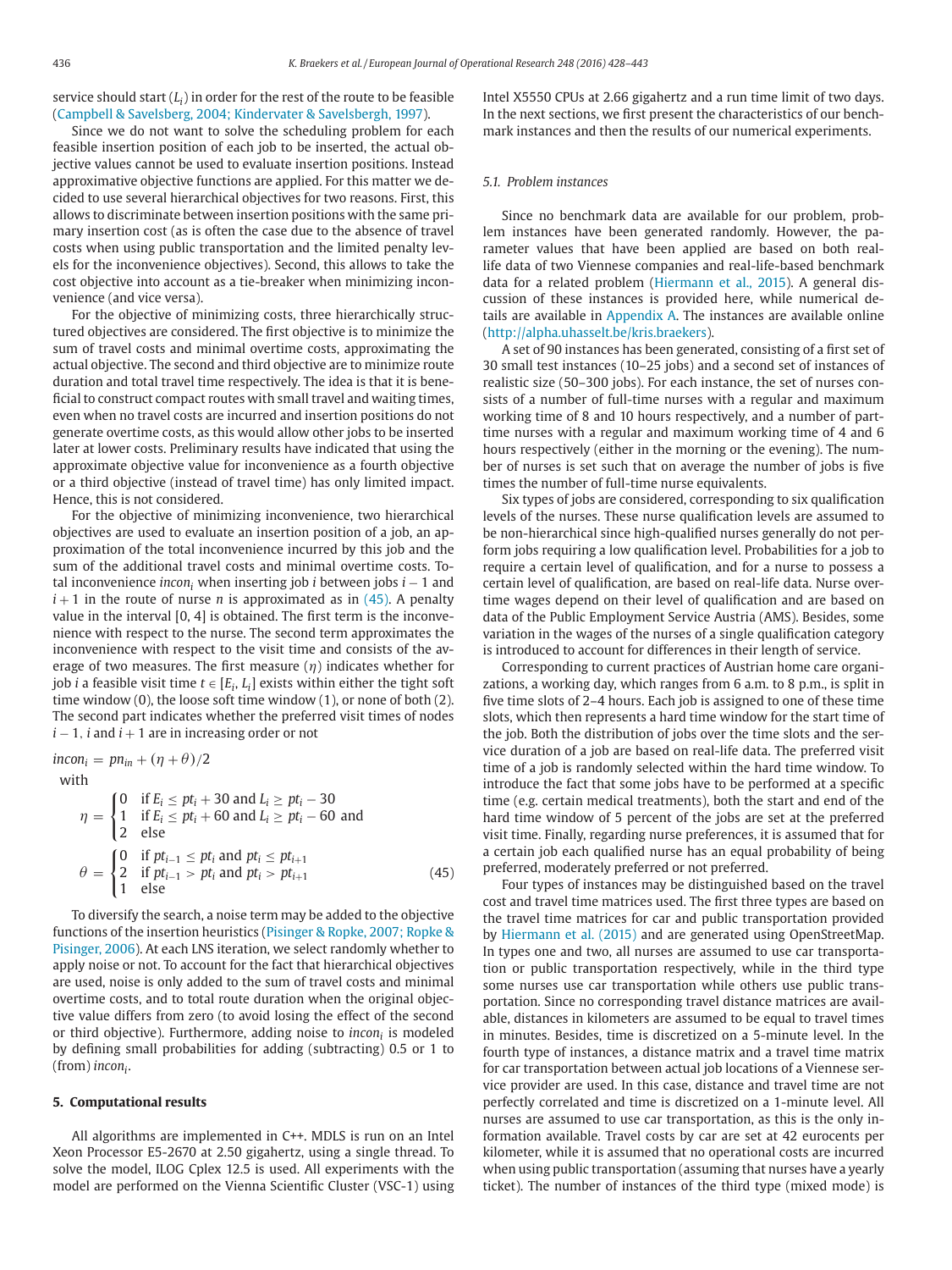| Instance                | Jobs | Base             | Y            | Y <sub>BP</sub> | IN1            | IN <sub>2</sub> | IN3          | IN4            | IN <sub>5</sub>          | IN <sub>6</sub>          | All               | Sel.         |
|-------------------------|------|------------------|--------------|-----------------|----------------|-----------------|--------------|----------------|--------------------------|--------------------------|-------------------|--------------|
| $\mathbf{1}$            | 10   | $\boldsymbol{0}$ | $\mathbf{0}$ | $\theta$        | $\mathbf{0}$   | $\mathbf{0}$    | $\bf{0}$     | $\mathbf{0}$   | $\mathbf{0}$             | $\mathbf{0}$             | $\Omega$          | $\Omega$     |
| $\overline{\mathbf{c}}$ | 10   | $\bf{0}$         | $\mathbf{0}$ | $\Omega$        | $\mathbf{0}$   | 0               | $\bf{0}$     | $\mathbf{0}$   | 0                        | $\Omega$                 | $\Omega$          | $\Omega$     |
| 3                       | 10   | $\mathbf{0}$     | $\mathbf{0}$ | $\mathbf{0}$    | $\mathbf{0}$   | 0               | $\mathbf{0}$ | $\mathbf{0}$   | 0                        | $\mathbf{0}$             | $\mathbf{0}$      | $\Omega$     |
| $\overline{4}$          | 10   | 0                | $\mathbf{0}$ | $\mathbf{0}$    | 0              | 0               | $\bf{0}$     | $\mathbf{0}$   | 0                        | $\mathbf{0}$             | $\mathbf{0}$      | $\mathbf{0}$ |
| 5                       | 10   | 0                | $\Omega$     | $\Omega$        | $\Omega$       | 0               | $\bf{0}$     | $\mathbf{0}$   | $\Omega$                 | $\Omega$                 | $\Omega$          | $\Omega$     |
| 6                       | 15   | $\boldsymbol{0}$ | $\mathbf{0}$ | $\Omega$        | $\Omega$       | 0               | $\bf{0}$     | $\mathbf{0}$   | 0                        | $\Omega$                 | $\Omega$          | $\Omega$     |
| $\overline{7}$          | 15   | $\boldsymbol{0}$ | $\mathbf{0}$ | $\mathbf{0}$    | $\mathbf{0}$   | 0               | 0            | $\bf{0}$       | 0                        | $\mathbf{0}$             | $\mathbf{0}$      | $\Omega$     |
| 8                       | 15   | 3                | 3            | $\overline{2}$  | $\overline{2}$ | 3               | 3            | 3              | 2                        | 3                        | $\overline{2}$    | 2            |
| 9                       | 15   | 12               | 10           | 11              | 10             | 12              | 10           | 8              | 12                       | 9                        | 11                | 8            |
| 10                      | 15   | $\overline{2}$   | $\mathbf{1}$ | $\mathbf{1}$    | $\mathbf{1}$   | $\mathbf{1}$    | $\mathbf{1}$ | $\mathbf{1}$   | $\mathbf{1}$             | 1                        | $\mathbf{1}$      | $\Omega$     |
| 11                      | 20   | 45               | 31           | 25              | 28             | 37              | 34           | 27             | 16                       | 14                       | 11                | 20           |
| 12                      | 20   | 23               | 12           | 13              | 13             | 7               | 10           | 8              | 19                       | 14                       | 5                 | 6            |
| 13                      | 20   | 2270             | 1500         | 871             | 2582           | 2322            | 1930         | 1238           | 2667                     | 2337                     | 685               | 642          |
| 14                      | 20   | 3                | 2            | 3               | $\overline{2}$ | 3               | 3            | $\overline{2}$ | 3                        | $\overline{2}$           | $\overline{2}$    | 2            |
| 15                      | 20   | 41               | 25           | 25              | 25             | 38              | 34           | 30             | 20                       | 16                       | 18                | 24           |
| 16                      | 20   | 121              | 96           | 133             | 158            | 92              | 103          | 169            | 146                      | 100                      | 73                | 132          |
| 17                      | 20   | 524              | 450          | 443             | 375            | 316             | 389          | 290            | 495                      | 442                      | 244               | 278          |
| 18                      | 20   | 30               | 26           | 36              | 43             | 38              | 41           | 34             | 46                       | 46                       | 14                | 16           |
| 19                      | 20   | 25               | 17           | 35              | 33             | 44              | 30           | 40             | 40                       | 35                       | 16                | 12           |
| 20                      | 20   |                  |              |                 | -              | —               | -            |                | $\overline{\phantom{0}}$ | $\overline{\phantom{m}}$ | 1197              | 1484         |
| 21                      | 25   |                  |              |                 |                |                 |              |                |                          | $\overline{\phantom{0}}$ | $\qquad \qquad -$ |              |
| 22                      | 25   |                  |              |                 |                |                 |              |                |                          | -                        | 566               | 382          |
| 23                      | 25   |                  |              |                 |                |                 |              |                |                          |                          | L,                |              |
| 24                      | 25   |                  |              |                 |                |                 |              |                |                          | $\overline{\phantom{0}}$ | 1532              | 1338         |
| 25                      | 25   |                  |              |                 |                |                 |              |                |                          |                          |                   |              |
| 26                      | 25   |                  |              |                 |                |                 |              |                |                          |                          |                   |              |
| 27                      | 25   |                  |              |                 |                |                 |              |                |                          | $\overline{\phantom{0}}$ | 334               | 351          |
| 28                      | 25   |                  |              |                 |                |                 |              |                |                          |                          |                   |              |
| 29                      | 25   |                  |              |                 |                |                 |              |                |                          |                          |                   |              |
| 30                      | 25   |                  |              |                 |                |                 |              |                |                          |                          |                   |              |
| $Avg_{1-19}$            |      | 163              | 114          | 84              | 172            | 153             | 136          | 97             | 182                      | 159                      | 57                | 60           |

<span id="page-10-0"></span>**Table 3** Computation times on small problem instances using the  $\epsilon$ -constraint method (in minutes).

twice that of the other instances, as we believe these instances to be the most realistic and hardest to solve.

Finally, since in practice a patient may have several service requests per day, up to four jobs may be required at the same physical location.

# 5.2. Results of  $\epsilon$ -constraint method

To assess the quality of the proposed metaheuristic, Paretooptimal solutions for small problem instances are generated by em-bedding the model described in [Section 2.1](#page-2-0) into the well-known  $\epsilon$ constraint scheme [\(Laumanns, Thiele, & Zitzler, 2006\)](#page-16-0).

Table 3 gives an overview of the computation times in minutes required to solve the small problem instances. Nineteen instances of up to 20 jobs could be solved using the base model within the runtime limit. Most of the enhancements introduced in [Section 2.3](#page-4-0) reduce average computation times on these instances when applied individually. We also consider applying all enhancements simultaneously ("All") and a version where we only apply the enhancements which reduce overall computation times when applied individually ("Sel"). In both cases, computation times are reduced by more than 60 percent on average compared to the base model and some instances up to 25 jobs can be solved as well. Note that omitting the "bad" enhancements does not give an improvement compared to keeping them all. However, computation times also indicate that solving the problem to optimality for instances of realistic size would be troublesome and hence the use of a heuristic method is justified.

#### *5.3. Results of metaheuristic method*

Several quality indicators have been proposed in the literature to evaluate approximations of the Pareto frontier generated by heuristic [solution procedures \(Knowles, Thiele, & Zitzler, 2006; Zitzler, Thiele,](#page-16-0) Laumanns, Fonseca, & Grunert da Fonseca, 2003). In this paper, two well-known quality indicators (hypervolume and multiplicative unary epsilon) are used to compare our heuristic results with optimal Pareto fronts and to evaluate different algorithmic designs and parameter settings. For both indicators, the reference set *R* is equal to the optimal Pareto front if known. Otherwise *R* is approximated by taking the union of all solutions obtained by any of the experiments during algorithm design and testing, and removing dominated solutions. These reference sets are provided online.

The hypervolume indicator  $(I_H(A))$ , introduced by Zitzler and [Thiele \(1999\), measures the portion of the objective space that is](#page-16-0) weakly dominated by an approximation set *A*. Normalized objective values are used and hence the reference point is (1,1). To allow a meaningful aggregation over all instances, hypervolume results of an approximation set *A* are presented as the fraction of the hypervolume value of the reference set *R* that is covered by set *A*  $(I_H^{fr}(A) = I_H(A)/I_H(R)$ . High values are preferable. The multiplicative unary epsilon value  $(I_{\epsilon}(A))$  [\(Zitzler et al., 2003\)](#page-16-0) gives the minimum number  $\epsilon$  by which each point in the reference set  $R$  should be multiplied such that the resulting approximation set is weakly dominated by approximation set *A*. Low values are preferable. Since one of the objective values for some solutions may be zero, objective values are normalized between 1 and 2 instead of between 0 and 1.

The base version of our algorithm (*v0*) as presented in [Section 4](#page-7-0) uses the following initial parameter settings. The number of jobs selected to be removed *q* is distributed uniformly between max (2, 0.1 · *I*) and min (50, 0.6 · *I*). Both absolute and relative bounds are applied to allow a very large removal rate for small instances while ensuring acceptable computation times for large instances. For the removal operators, the randomness parameter *P* is set to 5. Maximum noise levels for travel costs (travel time and route duration) is 10 percent of the average travel cost (travel time) in the network. Maximum noise levels for overtime costs are 25 percent of the average of the maximum overtime cost over all nurses. Finally, the probabilities for adding (subtracting) 0.5 and 1 to (from) *inconi* are 0.1 and 0.05 respectively. The algorithm is run for 2 million iterations (large time limit), while results after 200,000 iterations are reported as well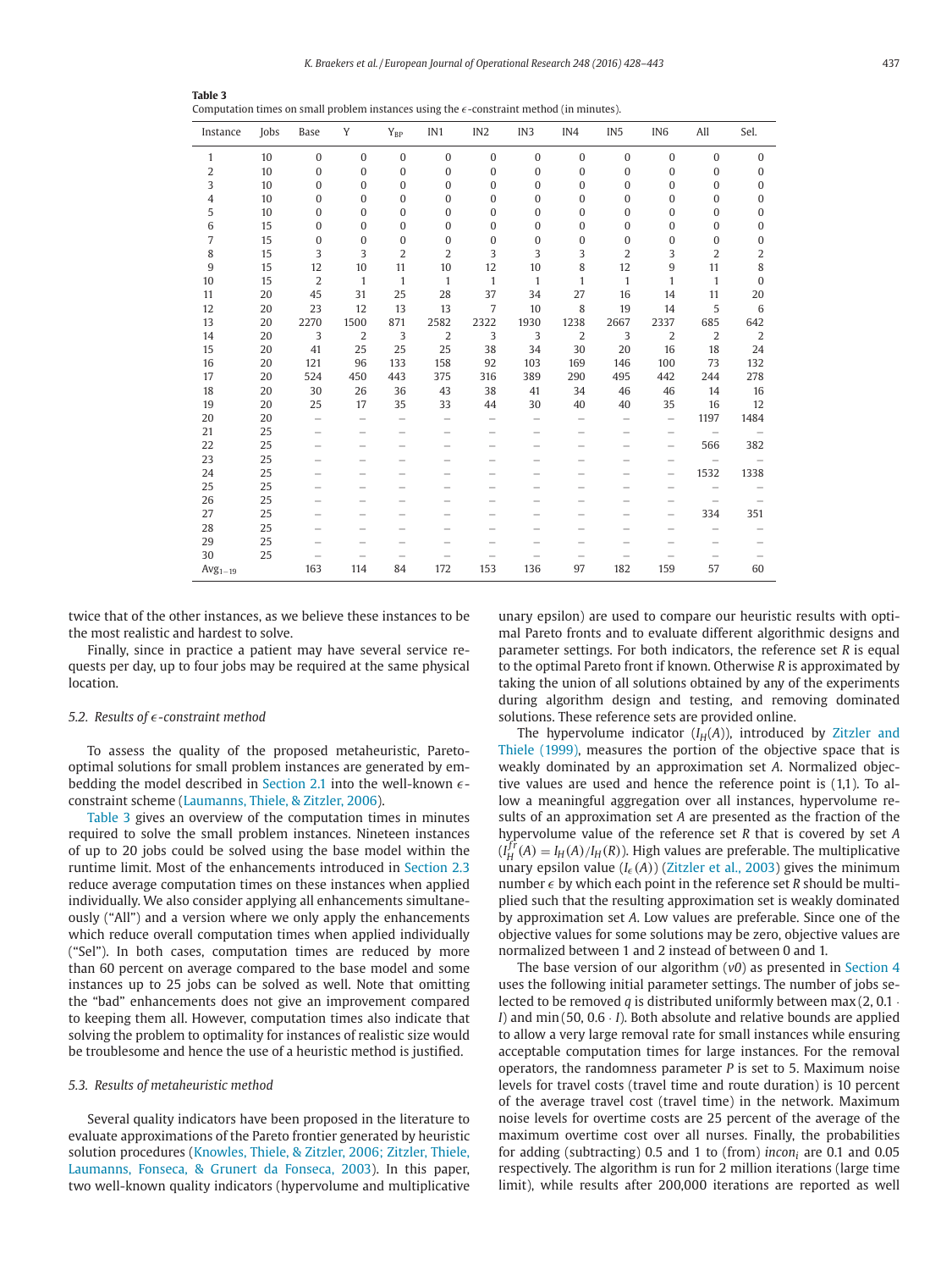<span id="page-11-0"></span>

| Table 4                                                |
|--------------------------------------------------------|
| Average results of different algorithm configurations. |

| Configuration  | Small time limit |                   |               |     |                 | Large time limit  |             |     |  |  |  |  |
|----------------|------------------|-------------------|---------------|-----|-----------------|-------------------|-------------|-----|--|--|--|--|
|                | $I_{H}^{fr}(A)$  | $I_{\epsilon}(A)$ | # Solutions   |     | $I_{H}^{fr}(A)$ | $I_{\epsilon}(A)$ | # Solutions |     |  |  |  |  |
|                |                  |                   | Unique<br>All |     |                 |                   | Unique      | All |  |  |  |  |
| v <sub>0</sub> | 0.8889           | 1.0712            | 88            | 107 | 0.9450          | 1.0433            | 95          | 166 |  |  |  |  |
| V <sub>1</sub> | 0.9063           | 1.0639            | 93            | 128 | 0.9607          | 1.0339            | 100         | 290 |  |  |  |  |
| v2             | 0.8985           | 1.0678            | 88            | 109 | 0.9534          | 1.0398            | 95          | 186 |  |  |  |  |
| v <sub>3</sub> | 0.8892           | 1.0724            | 89            | 108 | 0.9472          | 1.0408            | 96          | 167 |  |  |  |  |
| V <sub>4</sub> | 0.8913           | 1.0718            | 88            | 108 | 0.9466          | 1.0413            | 95          | 178 |  |  |  |  |
| v <sub>5</sub> | 0.8958           | 1.0703            | 89            | 109 | 0.9505          | 1.0405            | 95          | 181 |  |  |  |  |
| v6             | 0.9215           | 1.0571            | 94            | 151 | 0.9719          | 1.0290            | 100         | 393 |  |  |  |  |

**Table 5** Trade-off analysis.

| Instances                         | Minimum cost solution        |                              |                             |                              |                              |                              |                              |                              | Minimum inconvenience solution |                              |                              |                              |                              |                              |                              |                              |
|-----------------------------------|------------------------------|------------------------------|-----------------------------|------------------------------|------------------------------|------------------------------|------------------------------|------------------------------|--------------------------------|------------------------------|------------------------------|------------------------------|------------------------------|------------------------------|------------------------------|------------------------------|
|                                   | Cost/job                     |                              | Inconvenience/job           |                              |                              |                              |                              |                              | Cost/job                       |                              | Inconvenience/job            |                              |                              |                              |                              |                              |
|                                   | Avg.                         | Avg.                         | St.dev                      | $\mathbf{0}$                 |                              |                              | 3                            | 4                            | Avg.                           | Avg.                         | St.dev                       | $\Omega$                     |                              | $\overline{2}$               |                              | 4                            |
| All                               | 2.10                         | 1.49                         | .28                         | 0.24                         | 0.27                         | 0.30                         | 0.12                         | 0.06                         | 6.54                           | 0.48                         | 0.47                         | 0.69                         | 0.18                         | 0.10                         | 0.02                         | 0.01                         |
| Small<br>Medium<br>Large          | 4.26<br>1.39<br>0.66         | 1.76<br>1.41<br>1.30         | .38<br>l.26<br>l.21         | 0.17<br>0.27<br>0.29         | 0.27<br>0.27<br>0.29         | 0.31<br>0.30<br>0.28         | 0.15<br>0.12<br>0.10         | 0.11<br>0.05<br>0.04         | 7.53<br>6.72<br>5.36           | 1.05<br>0.28<br>0.11         | 0.99<br>0.31<br>0.13         | 0.38<br>0.78<br>0.91         | 0.30<br>0.17<br>0.08         | 0.24<br>0.04<br>0.01         | 0.06<br>0.01<br>0.00         | 0.02<br>0.00<br>0.00         |
| Car<br>Public<br>Mix<br>Car (own) | 2.41<br>2.44<br>1.79<br>2.08 | 1.49<br>1.46<br>1.47<br>1.58 | 1.39<br>1.28<br>1.23<br>.29 | 0.26<br>0.26<br>0.24<br>0.21 | 0.27<br>0.26<br>0.28<br>0.28 | 0.27<br>0.31<br>0.32<br>0.28 | 0.12<br>0.11<br>0.10<br>0.16 | 0.08<br>0.06<br>0.06<br>0.06 | 6.94<br>6.89<br>6.68<br>5.51   | 0.39<br>0.64<br>0.48<br>0.40 | 0.45<br>0.58<br>0.45<br>0.43 | 0.76<br>0.59<br>0.68<br>0.74 | 0.12<br>0.23<br>0.20<br>0.15 | 0.09<br>0.14<br>0.09<br>0.08 | 0.01<br>0.02<br>0.03<br>0.03 | 0.01<br>0.01<br>0.01<br>0.00 |

(small time limit). Although the former results are generally considerably better than the latter, the latter results represent already good solutions obtained in relatively small computation times (60 seconds on average, compared to 592 seconds for 2 million iterations). Average results over five runs on all instances are reported in the first line of Table 4. Columns two and three indicate the average indicator values. The number of non-dominated solutions with unique objective values and the total number of non-dominated solutions (some having the same objective values but different routing solutions) are presented in columns four and five respectively.

Various configurations of our algorithm have been tested to find good parameter settings and to identify non-contributing components of the algorithm. These configurations make use of different parameters for generating *q*, different values for *P*, different maximum noise levels, no noise at all, only a subset of the removal and insertion heuristics or an adaptive version of LNS. To allow a fair comparison of the different configurations, for each instance the algorithm is run for the average amount of computation time required by the base version. In this paper, only those configurations that improve at least three out of four quality indicators  $(I_H^{fr}(A)$  and  $I_{\epsilon}(A)$ , for both time limits) are reported in Table 4. These configurations include:

- changing the lower bound on the interval for *q* to max (2,  $(0.05 \cdot I)(v1)$ ,
- changing the upper bound on the interval for *q* to max (40,  $0.60 \cdot I$ ) (*v2*),
- changing the value of *P* to 4 (*v3*),
- not applying the *related* removal operator when minimizing costs (*v4*),
- not applying the *basic greedy* insertion operator for both objectives (*v5*),
- a combination of configurations *v1* to *v5* (*v6*).

The final configuration clearly provides the best results. Detailed results for this configuration are provided in [Appendix B.](#page-16-0) Note that the algorithm provides the complete optimal Pareto front for 20 out of the 23 instances for which this front is known  $(I_H^{fr}(A) = I_{\epsilon}(A) = 1)$ . For the other instances only small differences with the optimal front exist, except for instance 27. The rather bad indicator values for this instance may be caused by reducing the number of operators and the smaller (bounds on the) removal rate *q*, changes which appear to be highly beneficial for solution quality on larger instances. Furthermore, the fact that the number of solutions in the optimal front is rather low for this instance (9), makes that not finding one of these solutions may have a comparably large effect on the indicator values.

Table 4 already indicates that a set of solutions may contain several solutions with the same objective values but different routes. Vice versa, due to the bi-objective nature of the scheduling problem, a set of routes may result in multiple non-dominated solutions. In fact, the set of non-dominated solutions with unique routes on average only represents 82 percent of the total number of non-dominated solutions found by the algorithm.

# *5.4. Trade-off analysis*

The trade-off between both objectives is analyzed using five runs of the best settings of the metaheuristic algorithm (*v6*). For this purpose, several subsets of the 90 instances are considered. A distinction is made between small instances ( $I \leq 25$ ), medium-sized instances  $(50 \le I \le 150)$  and large instances ( $I \ge 200$ ). Besides, a distinction is made based on the considered mode(s) of transportation and travel cost/time data (car, public, mix, car (own data)). A difficulty with analyzing the trade-off is the fact that for some solutions one of the objective values may be zero, thereby making it impossible to express for example the increase in costs when reducing client inconvenience as a percentage of the minimum cost.

Information on the two extreme solutions in an approximation set, the one with minimum cost and the one with minimum inconvenience, is presented in Table 5. For each set of instances, average values over five runs on all instances are reported. The first two columns indicate the average cost per job in euros and the average level of inconvenience for a job in the solution. Values per job instead of total values are used to allow a fairer comparison between (sets of) instances. However, comparison between sets of instances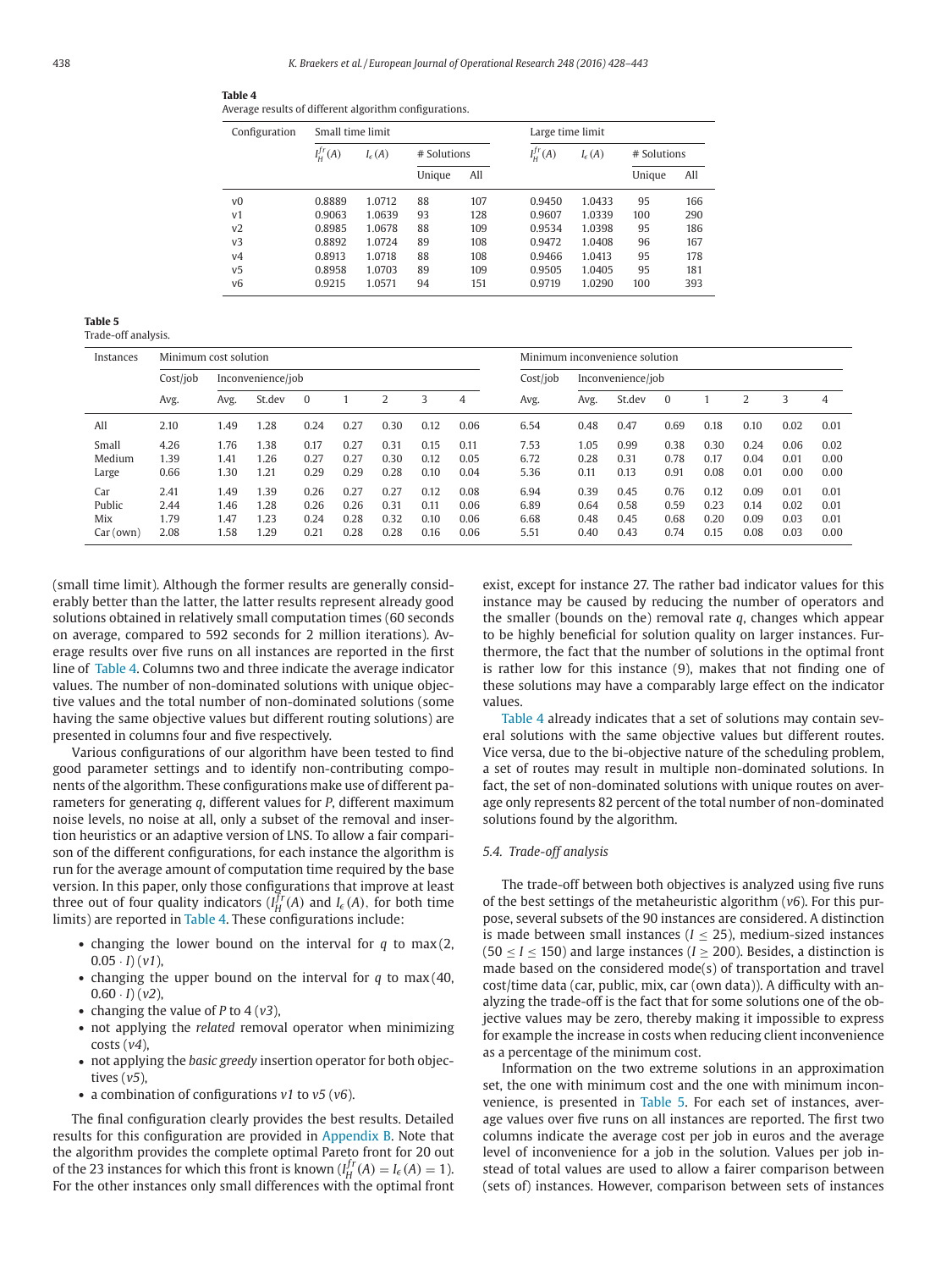<span id="page-12-0"></span>

**Fig. 2.** Effect of the width of the soft time windows.

should still be made with care as the underlying network information differs from instance to instance. Since inconvenience is clearly attributable to a specific job and the inconvenience level may only take integer values from zero to four, some additional information on the distribution of total inconvenience over the jobs is presented as well. The third column indicates the standard deviation from the average, while the other columns indicate the fraction of jobs having a specific inconvenience level, averaged over all runs and instances.

Results indicate that on average a considerable difference between the minimum cost and minimum inconvenience solution exists in terms of both objectives. Hence, the decision of service providers on which service level to offer to their clients has a large effect on operating costs and this decision should be made carefully. While the mode of transportation does not seem to have a large effect on the extreme solutions, the cost and inconvenience per job seem to decrease considerably when the number of jobs increases, indicating economies of scale for larger service providers. Looking at the distribution of inconvenience over the jobs for the minimum inconvenience solution, it is clear that most jobs have a small level of inconvenience (0 or 1). Although the objective is to minimize total inconvenience, without imposing constraints on the inconvenience of a specific job, only very few jobs seem to suffer from a very high level of inconvenience (3 or 4). Even for the minimum cost solution, on average jobs still have a relatively low level of inconvenience (1.49), with most jobs having levels of 0, 1 or 2.

More information on the trade-off may be found in Fig. 1 which indicates the average shape of the trade-off curve between the two extreme solutions over all runs and instances. The figure is constructed as follows. For each run on each instance, the range of total costs is defined as the difference between total costs in the minimum inconvenience solution and the minimum cost solution. This range indicates the additional costs a service provider might incur in order to improve the offered service level to his clients. Similarly the range of inconvenience is defined as the reduction in inconvenience that may be achieved by incurring these additional costs. Next, starting from the minimum cost, for every increase in costs equal to a multiple of 5 percent of the total cost range, the corresponding inconvenience level is found. This is done by calculating the total cost level, looking for the two solutions in the front which encompass this cost level and linearly interpolating to find the inconvenience level which corresponds to the cost level. The difference between this inconvenience level and the minimum inconvenience level is then expressed as a fraction of the range of inconvenience. Fig. 1 shows the average fractions over all runs and instances. It indicates which fraction of the total possible reduction in inconvenience is achieved on average when increasing costs with a certain fraction of its range. Since fractions of the ranges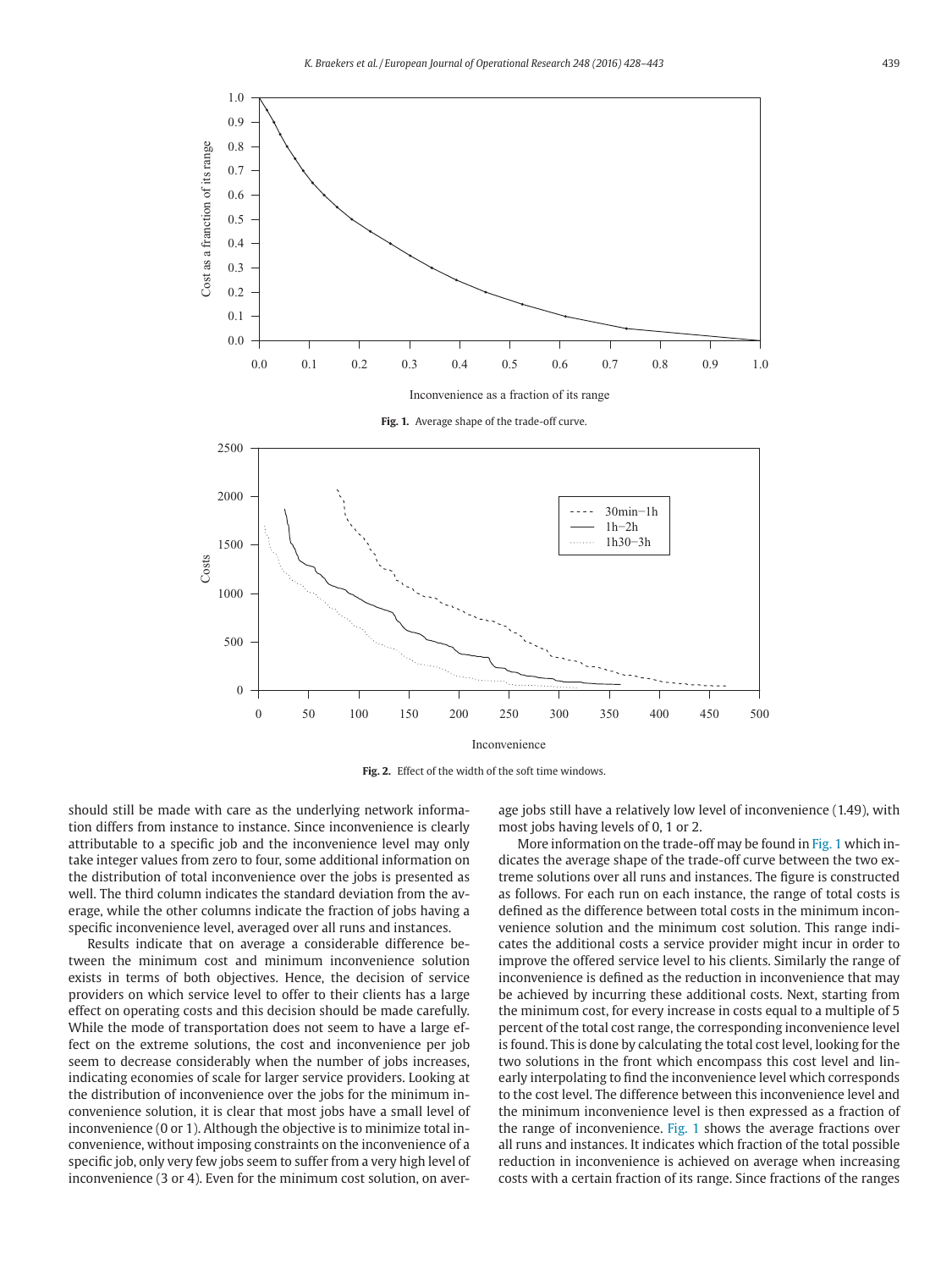<span id="page-13-0"></span>

| Table A.1 |                        |
|-----------|------------------------|
|           | Overview of instances. |

| Instance | Jobs | Patients | <b>Nurses</b>  |                | Modes <sup>1</sup> | Inst. | Jobs | Pat. | Nurses |    | Modes                   | Inst. | Jobs | Pat. | Nurses |    | Modes          |
|----------|------|----------|----------------|----------------|--------------------|-------|------|------|--------|----|-------------------------|-------|------|------|--------|----|----------------|
|          |      |          | FT             | PT             |                    |       |      |      | FT     | PT |                         |       |      |      | FT     | PT |                |
| 1        | 10   | 6        | 2              | $\mathbf{0}$   | $\mathbf{0}$       | 31    | 50   | 33   | 6      | 8  | $\mathbf{0}$            | 61    | 200  | 117  | 21     | 38 | $\mathbf{0}$   |
| 2        | 10   | 6        | 2              | 2              | 1                  | 32    | 50   | 25   | 6      | 8  | 1                       | 62    | 200  | 112  | 21     | 38 |                |
| 3        | 10   | 6        | 2              | 0              | 2                  | 33    | 50   | 27   | 6      | 8  | $\overline{2}$          | 63    | 200  | 117  | 21     | 38 | 2              |
| 4        | 10   | 6        | 2              | 0              | 3                  | 34    | 50   | 34   | 6      | 8  | 3                       | 64    | 200  | 110  | 21     | 38 | 3              |
| 5        | 10   | 6        | $\overline{2}$ | 2              | 2                  | 35    | 50   | 27   | 6      | 8  | $\overline{2}$          | 65    | 200  | 115  | 21     | 38 | 2              |
| 6        | 15   | 6        | 2              | 2              | 0                  | 36    | 50   | 32   | 6      | 8  | $\boldsymbol{0}$        | 66    | 200  | 106  | 21     | 38 | 0              |
| 7        | 15   | 6        | 3              | 2              | 1                  | 37    | 50   | 25   | 6      | 8  | 1                       | 67    | 200  | 108  | 21     | 38 | 1              |
| 8        | 15   | 8        | 3              | 2              | $\overline{2}$     | 38    | 50   | 31   | 6      | 8  | 2                       | 68    | 200  | 106  | 21     | 38 | 2              |
| 9        | 15   | 7        | 2              | 2              | 3                  | 39    | 50   | 31   | 6      | 8  | 3                       | 69    | 200  | 113  | 21     | 38 | 3              |
| 10       | 15   | 9        | 3              | 2              | 2                  | 40    | 50   | 28   | 6      | 8  | $\overline{2}$          | 70    | 200  | 115  | 21     | 38 | 2              |
| 11       | 20   | 13       | 3              | 2              | $\mathbf{0}$       | 41    | 100  | 56   | 11     | 18 | $\bf{0}$                | 71    | 250  | 141  | 26     | 48 | 0              |
| 12       | 20   | 10       | 3              | 2              | $\mathbf{1}$       | 42    | 100  | 56   | 11     | 18 | $\mathbf{1}$            | 72    | 250  | 142  | 26     | 48 |                |
| 13       | 20   | 14       | 3              | 2              | 2                  | 43    | 100  | 53   | 11     | 18 | $\overline{2}$          | 73    | 250  | 150  | 26     | 48 | 2              |
| 14       | 20   | 14       | 3              | $\overline{2}$ | 3                  | 44    | 100  | 55   | 11     | 18 | 3                       | 74    | 250  | 152  | 26     | 48 | 3              |
| 15       | 20   | 12       | 3              | 2              | 2                  | 45    | 100  | 60   | 11     | 18 | $\overline{2}$          | 75    | 250  | 135  | 26     | 48 | 2              |
| 16       | 20   | 13       | 3              | 2              | 0                  | 46    | 100  | 53   | 11     | 18 | $\boldsymbol{0}$        | 76    | 250  | 149  | 26     | 48 | 0              |
| 17       | 20   | 14       | 3              | 2              | 1                  | 47    | 100  | 63   | 11     | 18 | $\mathbf{1}$            | 77    | 250  | 135  | 26     | 48 | 1              |
| 18       | 20   | 11       | 3              | 2              | 2                  | 48    | 100  | 50   | 11     | 18 | $\overline{\mathbf{c}}$ | 78    | 250  | 140  | 26     | 48 | 2              |
| 19       | 20   | 11       | 3              | $\overline{2}$ | 3                  | 49    | 100  | 58   | 11     | 18 | 3                       | 79    | 250  | 149  | 26     | 48 | 3              |
| 20       | 20   | 11       | 3              | 2              | $\overline{2}$     | 50    | 100  | 63   | 11     | 18 | $\overline{2}$          | 80    | 250  | 154  | 26     | 48 | 2              |
| 21       | 25   | 14       | 3              | 4              | 0                  | 51    | 150  | 90   | 16     | 28 | $\boldsymbol{0}$        | 81    | 300  | 170  | 31     | 58 | 0              |
| 22       | 25   | 13       | 3              | 4              | 1                  | 52    | 150  | 89   | 16     | 28 | $\mathbf{1}$            | 82    | 300  | 164  | 31     | 58 |                |
| 23       | 25   | 16       | 3              | 4              | 2                  | 53    | 150  | 83   | 16     | 28 | $\sqrt{2}$              | 83    | 300  | 164  | 31     | 58 | 2              |
| 24       | 25   | 12       | 3              | 4              | 3                  | 54    | 150  | 90   | 16     | 28 | 3                       | 84    | 300  | 168  | 31     | 58 | 3              |
| 25       | 25   | 16       | 3              | 4              | 2                  | 55    | 150  | 90   | 16     | 28 | $\overline{2}$          | 85    | 300  | 167  | 31     | 58 | 2              |
| 26       | 25   | 13       | 3              | 4              | 0                  | 56    | 150  | 85   | 16     | 28 | $\mathbf{0}$            | 86    | 300  | 182  | 31     | 58 | $\bf{0}$       |
| 27       | 25   | 15       | 3              | 4              | 1                  | 57    | 150  | 85   | 16     | 28 | $\mathbf{1}$            | 87    | 300  | 180  | 31     | 58 | 1              |
| 28       | 25   | 16       | 3              | 4              | 2                  | 58    | 150  | 91   | 16     | 28 | $\overline{2}$          | 88    | 300  | 165  | 31     | 58 | 2              |
| 29       | 25   | 13       | 3              | 4              | 3                  | 59    | 150  | 87   | 16     | 28 | 3                       | 89    | 300  | 171  | 31     | 58 | 3              |
| 30       | 25   | 13       | 3              | 4              | $\overline{2}$     | 60    | 150  | 99   | 16     | 28 | $\overline{2}$          | 90    | 300  | 167  | 31     | 58 | $\overline{2}$ |

 $1$  0: Car, 1: Public, 2: Mixed, 3: Car (own data).

**Table A.2**

Information on nurses and qualifications.

|                                |          | Nurse qualifications |       |                |       |                |       | Probability |
|--------------------------------|----------|----------------------|-------|----------------|-------|----------------|-------|-------------|
|                                |          | $\Omega$             |       | $\overline{2}$ | 3     | $\overline{4}$ | 5     |             |
| Job qualifications             | $\Omega$ | X                    | X     | X              | X     |                |       | 0.05        |
|                                |          |                      | X     | X              | X     |                |       | 0.02        |
|                                | 2        |                      |       | X              | X     | X              | X     | 0.68        |
|                                | 3        |                      |       |                | X     | X              | X     | 0.11        |
|                                | 4        |                      |       |                |       | X              | X     | 0.12        |
|                                | 5        |                      |       |                |       |                | X     | 0.01        |
| Probability                    |          | 0.01                 | 0.04  | 0.62           | 0.09  | 0.11           | 0.12  |             |
| Min. wage (euro/overtime hour) |          | 20.18                | 25.45 | 28.57          | 27.59 | 30.98          | 37.81 |             |
| Max. wage (euro/overtime hour) |          | 22.32                | 28.21 | 31.88          | 34.46 | 37.81          | 44.64 |             |

of both objectives are used, the actual slope of the trade-off curve will depend on the actual absolute ranges. For example, a large cost range and a small inconvenience range will result in a rather steep curve. Besides, note that for individual instances the trade-off curve might not be convex, i.e. some efficient solutions may be non-supported and cannot be found using a simple weighted objective approach. For service providers mainly focusing on minimizing costs, the curve in [Fig. 1](#page-12-0) indicates that with a relatively small effort in terms of costs, inconvenience for the clients may already be reduced considerably. An increase in costs of respectively 5 or 10 percent of its range will already result in a reduction of inconvenience of 27 or 39 percent of its range. As can be expected, the more one moves towards the minimum inconvenience solution, the more costly it becomes to reduce inconvenience even further.

Finally, the effect of the width of the soft time windows around the preferred visit time is analyzed. Service providers may set the width of these time windows in accordance with their view on client expectations. The less clients are prepared to allow a deviation from their preferred visit time, the narrower these time windows should be set. For all experiments discussed above, the soft time windows had a

**Table A.3** Information on time parameters.

| Time slots      | Probability | Service duration (in hours) |         |      |               |  |  |  |
|-----------------|-------------|-----------------------------|---------|------|---------------|--|--|--|
|                 |             | Avg.                        | St.dev. | Min. | Max.          |  |  |  |
| $6:00 - 7:59$   | 0.20        | 1.1015                      | 0.3715  | 0.25 | 2.5           |  |  |  |
| $8:00 - 10:59$  | 0.34        | 1.5188                      | 0.8105  | 0.50 | 4             |  |  |  |
| $11.00 - 12.59$ | 0.28        | 1.0093                      | 0.5008  | 0.50 | 4             |  |  |  |
| $13:00 - 15:59$ | 0.04        | 1.1027                      | 0.5073  | 0.50 | 3             |  |  |  |
| $16:00 - 20:00$ | 014         | 0.7209                      | 0.1745  | 0.50 | $\mathcal{D}$ |  |  |  |
|                 |             |                             |         |      |               |  |  |  |

| Jobs per patient. |      |      |      |      |  |  |  |  |  |
|-------------------|------|------|------|------|--|--|--|--|--|
| Jobs              |      |      |      |      |  |  |  |  |  |
| Probability       | 0.52 | 0.26 | 0.17 | 0.05 |  |  |  |  |  |

width of 1 and 2 hours, centered around the preferred visit time. The effect of widening (to 1 hour 30 minutes and 3 hours) and narrowing (to 30 minutes and 1 hour) these time windows is shown in [Fig. 2.](#page-12-0) It depicts the non-dominated solutions found by the algorithm for each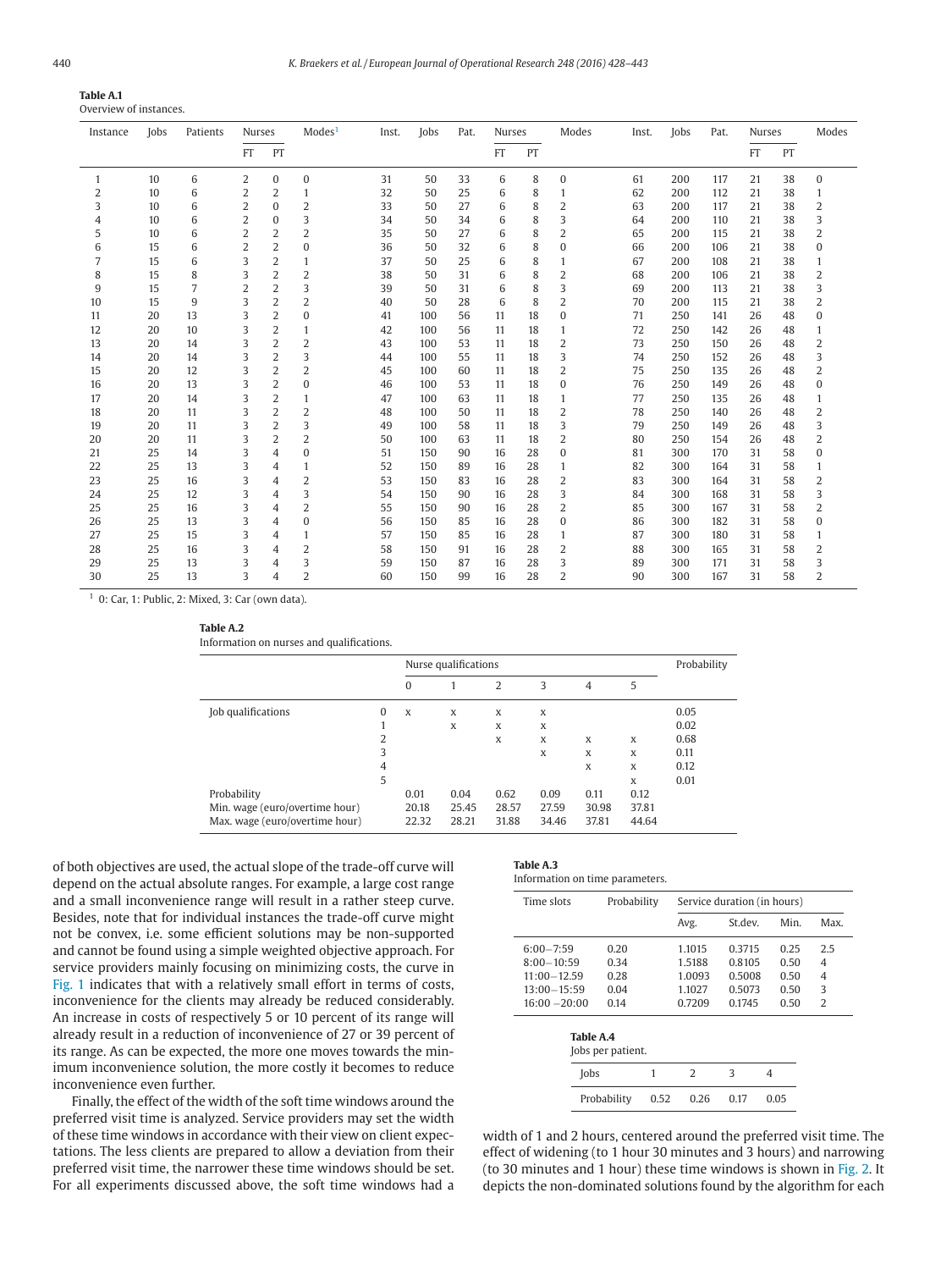<span id="page-14-0"></span>

| Table B.1                                       |  |
|-------------------------------------------------|--|
| Detailed results of algorithm configuration v6. |  |

| Configuration                      | First time limit                   |                  |                      |                |                          |                  | Second time limit |                   |                |                      |            |                    |
|------------------------------------|------------------------------------|------------------|----------------------|----------------|--------------------------|------------------|-------------------|-------------------|----------------|----------------------|------------|--------------------|
|                                    | $I_H^{fr}(A)$<br>$I_{\epsilon}(A)$ |                  | # Solutions          |                | # Iterations<br>Runtime  |                  | $I_H^{fr}(A)$     | $I_{\epsilon}(A)$ | # Solutions    |                      | Runtime    | # Iterations       |
|                                    |                                    |                  | Unique               | All            |                          |                  |                   |                   | Unique         | All                  |            |                    |
|                                    |                                    |                  |                      |                |                          |                  |                   |                   |                |                      |            |                    |
| 1 <sup>1</sup><br>2 <sup>1</sup>   | 1.0000                             | 1.0000           | $\overline{7}$       | $\sqrt{ }$     | $\overline{4}$           | 322371           | 1.0000            | 1.0000            | 7              | $\sqrt{ }$           | 22         | 2691070            |
| 3 <sup>1</sup>                     | 1.0000<br>1.0000                   | 1.0000<br>1.0000 | 5<br>3               | 5<br>3         | 3<br>3                   | 282485<br>291106 | 1.0000<br>1.0000  | 1.0000<br>1.0000  | 5<br>3         | 5<br>3               | 21<br>20   | 2694370<br>2703950 |
| 4 <sup>1</sup>                     | 1.0000                             | 1.0000           | 10                   | 10             | $\overline{4}$           | 341821           | 1.0000            | 1.0000            | 10             | 10                   | 24         | 2707320            |
| 5 <sup>1</sup>                     | 1.0000                             | 1.0000           | 3                    | 4              | 3                        | 285050           | 1.0000            | 1.0000            | 3              | $\overline{4}$       | 21         | 2618540            |
| 6 <sup>1</sup>                     | 1.0000                             | 1.0000           | 11                   | 11             | 4                        | 255984           | 1.0000            | 1.0000            | 11             | 11                   | 31         | 2645000            |
| 7 <sup>1</sup>                     | 1.0000                             | 1.0000           | 4                    | 4              | $\overline{4}$           | 278697           | 1.0000            | 1.0000            | 4              | $\overline{4}$       | 28         | 2721530            |
| 8 <sup>1</sup>                     | 1.0000                             | 1.1005           | 3                    | 3              | $\overline{4}$           | 258437           | 1.0000            | 1.0000            | 3              | 3                    | 31         | 2660400            |
| 9 <sup>1</sup>                     | 1.0000                             | 1.0000           | 8                    | 8              | $\overline{4}$           | 246401           | 1.0000            | 1.0000            | 8              | 8                    | 32         | 2710920            |
| 10 <sup>1</sup>                    | 1.0000                             | 1.0000           | 8                    | 16             | $\overline{4}$           | 243982           | 1.0000            | 1.0000            | 8              | 16                   | 32         | 2667950            |
| 11 <sup>1</sup>                    | 1.0000                             | 1.0000           | $\overline{7}$       | 14             | 6                        | 278093           | 1.0000            | 1.0000            | 7              | 14                   | 44         | 2653590            |
| 12 <sup>1</sup>                    | 1.0000                             | 1.0000           | $\overline{4}$       | 4              | $\overline{4}$           | 220984           | 1.0000            | 1.0000            | $\overline{4}$ | $\overline{4}$       | 36         | 2751050            |
| 13 <sup>1</sup>                    | 1.0000                             | 1.0375           | 13                   | 29             | 5                        | 229217           | 1.0000            | 1.0000            | 14             | 31                   | 44         | 2663390            |
| 14 <sup>1</sup>                    | 0.9995                             | 1.0023           | 12                   | 18             | 5                        | 247119           | 1.0000            | 1.0000            | 12             | 17                   | 41         | 2743380            |
| 15 <sup>1</sup>                    | 1.0000                             | 1.0000           | 5                    | 13             | 5                        | 245938           | 1.0000            | 1.0000            | 5              | 13                   | 40         | 2700010            |
| 16 <sup>1</sup><br>17 <sup>1</sup> | 0.9967                             | 1.0166           | 12                   | 30             | 5<br>5                   | 232229           | 0.9976            | 1.0133            | 12             | 30                   | 43         | 2679460            |
| 18 <sup>1</sup>                    | 1.0000<br>1.0000                   | 1.0000<br>1.0000 | $\overline{4}$<br>12 | 4<br>19        | 5                        | 268351<br>233234 | 1.0000<br>1.0000  | 1.0000<br>1.0000  | 4<br>12        | $\overline{4}$<br>19 | 38<br>42   | 2715520<br>2705350 |
| 19 <sup>1</sup>                    | 0.9990                             | 1.0066           | $\overline{7}$       | $\overline{7}$ | 6                        | 286213           | 1.0000            | 1.0000            | $\overline{7}$ | $\overline{7}$       | 43         | 2757600            |
| 20 <sup>1</sup>                    | 0.9841                             | 1.0432           | 9                    | 11             | 5                        | 251434           | 1.0000            | 1.0000            | 10             | 14                   | 39         | 2729790            |
| 21                                 | 0.9904                             | 1.0318           | 17                   | 19             | $\overline{\phantom{a}}$ | 229940           | 0.9995            | 1.0054            | 19             | 21                   | 63         | 2682040            |
| 22 <sup>1</sup>                    | 0.9946                             | 1.0348           | 23                   | 53             | 6                        | 242204           | 0.9959            | 1.0261            | 23             | 53                   | 51         | 2774820            |
| 23                                 | 0.9577                             | 1.0353           | 9                    | 19             | $\overline{7}$           | 259000           | 1.0000            | 1.0000            | 9              | 20                   | 56         | 2693320            |
| 24 <sup>1</sup>                    | 1.0000                             | 1.0000           | $\overline{7}$       | $\overline{7}$ | 6                        | 247483           | 1.0000            | 1.0000            | $\overline{7}$ | $\overline{7}$       | 51         | 2783750            |
| 25                                 | 0.9924                             | 1.0257           | 19                   | 49             | 6                        | 218788           | 0.9986            | 1.0052            | 19             | 43                   | 56         | 2700240            |
| 26                                 | 0.9881                             | 1.0329           | 21                   | 29             | 8                        | 252751           | 0.9969            | 1.0255            | 23             | 35                   | 66         | 2736450            |
| 27 <sup>1</sup>                    | 0.8364                             | 1.3005           | 6                    | 6              | 6                        | 252593           | 0.9343            | 1.1394            | 8              | 8                    | 49         | 2843050            |
| 28                                 | 0.9972                             | 1.0194           | 18                   | 52             | $\overline{7}$           | 253171           | 1.0000            | 1.0000            | 18             | 51                   | 57         | 2736360            |
| 29                                 | 0.9919                             | 1.0284           | 18                   | 44             | $\overline{7}$           | 232890           | 0.9962            | 1.0234            | 19             | 51                   | 63         | 2770440            |
| 30                                 | 1.0000                             | 1.0000           | 14                   | 22             | 6                        | 233665           | 1.0000            | 1.0000            | 14             | 22                   | 53         | 2734000            |
| 31<br>32                           | 0.9351<br>0.8974                   | 1.0810           | 37<br>39             | 476<br>60      | 19                       | 217197<br>222906 | 0.9544            | 1.0583            | 37<br>37       | 559                  | 185<br>152 | 2725800            |
| 33                                 | 0.9416                             | 1.0690<br>1.0592 | 50                   | 65             | 16<br>17                 | 215487           | 0.9513<br>0.9648  | 1.0517<br>1.0380  | 57             | 60<br>93             | 164        | 2794580<br>2705710 |
| 34                                 | 0.9355                             | 1.0604           | 49                   | 67             | 18                       | 223049           | 0.9605            | 1.0474            | 54             | 68                   | 170        | 2884650            |
| 35                                 | 0.9451                             | 1.0492           | 36                   | 76             | 18                       | 221306           | 0.9628            | 1.0419            | 37             | 79                   | 169        | 2840250            |
| 36                                 | 0.9712                             | 1.0366           | 47                   | 130            | 18                       | 213989           | 0.9798            | 1.0324            | 51             | 143                  | 177        | 2827630            |
| 37                                 | 0.9335                             | 1.0626           | 23                   | 26             | 15                       | 228768           | 0.9689            | 1.0437            | 27             | 31                   | 138        | 2839860            |
| 38                                 | 0.9613                             | 1.0390           | 43                   | 78             | 16                       | 220366           | 0.9801            | 1.0281            | 47             | 82                   | 153        | 2815620            |
| 39                                 | 0.9523                             | 1.0505           | 49                   | 140            | 19                       | 228582           | 0.9831            | 1.0269            | 51             | 142                  | 176        | 2907700            |
| 40                                 | 0.9667                             | 1.0337           | 47                   | 132            | 17                       | 220942           | 0.9781            | 1.0270            | 51             | 158                  | 161        | 2791240            |
| 41                                 | 0.9192                             | 1.0580           | 78                   | 299            | 51                       | 274777           | 0.9590            | 1.0380            | 88             | 1240                 | 504        | 2814610            |
| 42                                 | 0.9000                             | 1.0732           | 54                   | 126            | 43                       | 275827           | 0.9616            | 1.0442            | 56             | 315                  | 417        | 2922740            |
| 43                                 | 0.8688                             | 1.0912           | 73                   | 149            | 47                       | 277188           | 0.9310            | 1.0611            | 77             | 343                  | 454        | 2809980            |
| 44                                 | 0.8936                             | 1.0644           | 91                   | 110<br>183     | 48                       | 277917           | 0.9564            | 1.0379            | 108            | 166                  | 469        | 2723040            |
| 45<br>46                           | 0.8515<br>0.9237                   | 1.1125<br>1.0496 | 76<br>91             | 191            | 43<br>50                 | 277093<br>274703 | 0.9268<br>0.9682  | 1.0629<br>1.0280  | 91<br>99       | 358<br>246           | 421<br>491 | 2696050<br>2706940 |
| 47                                 | 0.8231                             | 1.1106           | 60                   | 243            | 40                       | 274956           | 0.9015            | 1.0749            | 67             | 577                  | 397        | 2717750            |
| 48                                 | 0.9181                             | 1.0590           | 72                   | 164            | 49                       | 272636           | 0.9672            | 1.0306            | 80             | 410                  | 481        | 2696040            |
| 49                                 | 0.9113                             | 1.0542           | 103                  | 160            | 51                       | 274866           | 0.9629            | 1.0310            | 119            | 310                  | 501        | 2683230            |
| 50                                 | 0.8245                             | 1.1338           | 63                   | 335            | 43                       | 282215           | 0.8896            | 1.0880            | 76             | 1526                 | 416        | 2706030            |
| 51                                 | 0.9309                             | 1.0478           | 115                  | 231            | 76                       | 275950           | 0.9690            | 1.0302            | 126            | 868                  | 747        | 2694410            |
| 52                                 | 0.8925                             | 1.0705           | 126                  | 192            | 62                       | 271299           | 0.9577            | 1.0436            | 125            | 638                  | 604        | 2625660            |
| 53                                 | 0.8437                             | 1.0997           | 103                  | 212            | 59                       | 268968           | 0.9430            | 1.0612            | 116            | 860                  | 589        | 2639600            |
| 54                                 | 0.9298                             | 1.0523           | 134                  | 284            | 78                       | 277235           | 0.9690            | 1.0330            | 152            | 993                  | 767        | 2712780            |
| 55                                 | 0.8671                             | 1.0776           | 117                  | 184            | 66                       | 273112           | 0.9495            | 1.0439            | 123            | 537                  | 645        | 2656050            |
| 56                                 | 0.9258                             | 1.0494           | 124                  | 251            | 77                       | 274260           | 0.9719            | 1.0294            | 131            | 1021                 | 762        | 2724560            |
| 57                                 | 0.8315                             | 1.1156           | 102                  | 174            | 58                       | 271762           | 0.9426            | 1.0529            | 119            | 434                  | 571        | 2665890<br>2656460 |
| 58<br>59                           | 0.8817<br>0.8346                   | 1.0694<br>1.0880 | 126<br>137           | 277<br>182     | 60<br>66                 | 268710<br>279283 | 0.9629<br>0.9436  | 1.0315<br>1.0424  | 126<br>160     | 720<br>320           | 591<br>643 | 2759500            |
| 60                                 | 0.8555                             | 1.0904           | 100                  | 179            | 62                       | 273971           | 0.9527            | 1.0469            | 115            | 391                  | 602        | 2665460            |
| 61                                 | 0.9322                             | 1.0494           | 142                  | 346            | 100                      | 276093           | 0.9546            | 1.0371            | 149            | 1999                 | 987        | 2738750            |
| 62                                 | 0.8354                             | 1.1009           | 134                  | 189            | 80                       | 274146           | 0.9459            | 1.0520            | 150            | 461                  | 793        | 2688050            |
| 63                                 | 0.8822                             | 1.0737           | 152                  | 228            | 87                       | 270057           | 0.9609            | 1.0354            | 156            | 542                  | 862        | 2686490            |
| 64                                 | 0.8869                             | 1.0657           | 196                  | 232            | 96                       | 272925           | 0.9713            | 1.0286            | 222            | 544                  | 953        | 2736870            |
| 65                                 | 0.8815                             | 1.0672           | 154                  | 282            | 88                       | 271487           | 0.9580            | 1.0370            | 152            | 552                  | 873        | 2697460            |
| 66                                 | 0.9161                             | 1.0526           | 136                  | 212            | 101                      | 279382           | 0.9707            | 1.0284            | 147            | 922                  | 995        | 2745010            |
| 67                                 | 0.8005                             | 1.1155           | 132                  | 212            | 83                       | 274922           | 0.9382            | 1.0473            | 156            | 505                  | 822        | 2712940            |
| 68                                 | 0.8439                             | 1.0841           | 164                  | 269            | 83                       | 270783           | 0.9421            | 1.0480            | 162            | 849                  | 825        | 2692670            |
| 69                                 | 0.9237                             | 1.0488           | 160                  | 203            | 105                      | 278501           | 0.9760            | 1.0223            | 194            | 639                  | 1042       | 2773290            |
| 70                                 | 0.8404                             | 1.0998           | 155                  | 220            | 81                       | 273566           | 0.9481            | 1.0431            | 160            | 341                  | 802        | 2698750            |
| 71                                 | 0.8818                             | 1.0663           | 203                  | 304            | 134                      | 278977           | 0.9536            | 1.0363            | 221            | 1685                 | 1324       | 2757720            |
| 72                                 | 0.8416                             | 1.0992           | 177                  | 245            | 104                      | 275415           | 0.9570            | 1.0485            | 200            | 680                  | 1032       | 2705170            |

(*continued on next page*)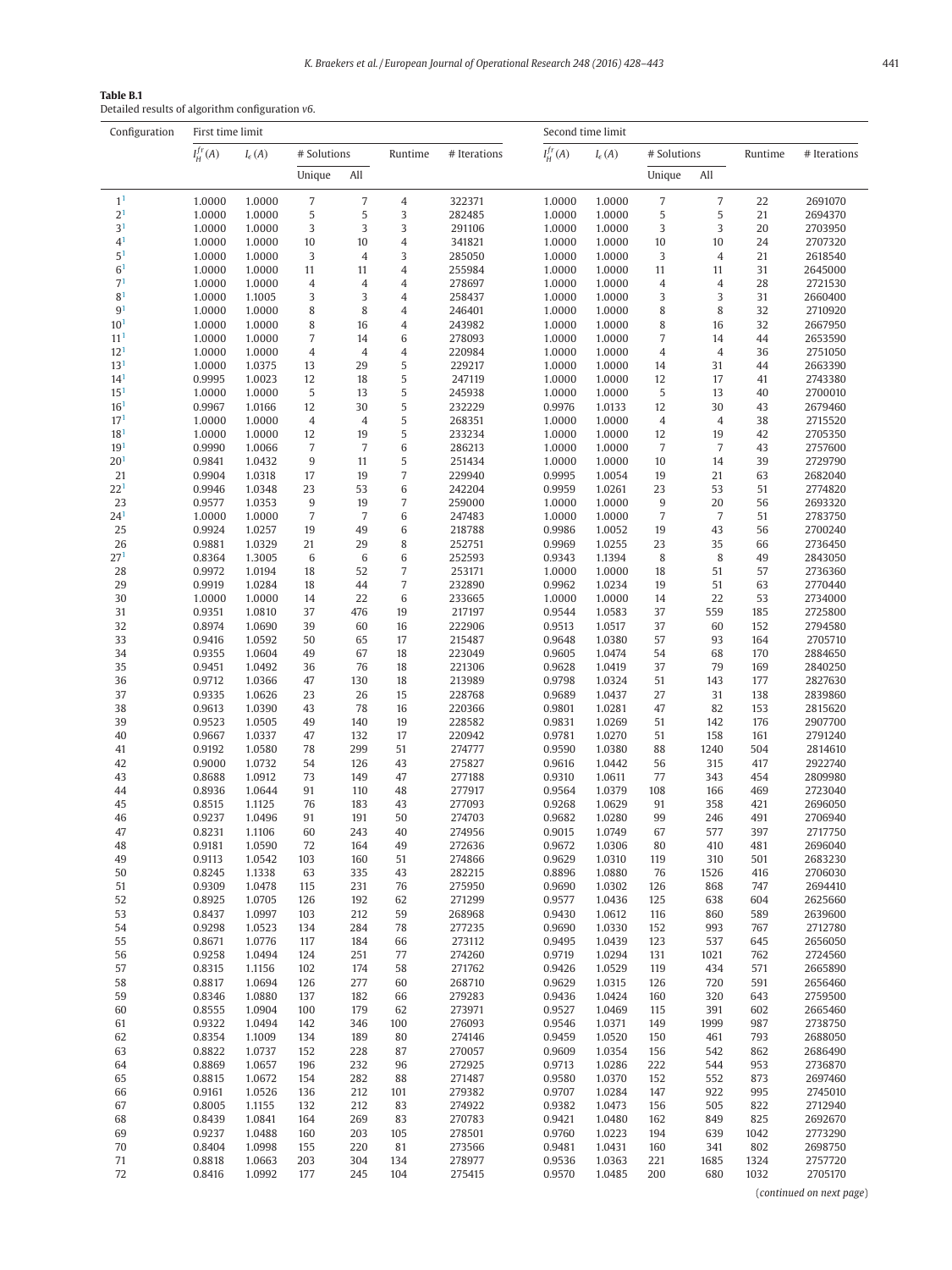<span id="page-15-0"></span>**Table B.1** (*continued*)

| Configuration | First time limit |                   |             |     |         |              | Second time limit |                   |             |      |         |              |
|---------------|------------------|-------------------|-------------|-----|---------|--------------|-------------------|-------------------|-------------|------|---------|--------------|
|               | $I_H^{fr}(A)$    | $I_{\epsilon}(A)$ | # Solutions |     | Runtime | # Iterations | $I_H^{fr}(A)$     | $I_{\epsilon}(A)$ | # Solutions |      | Runtime | # Iterations |
|               |                  |                   | Unique      | All |         |              |                   |                   | Unique      | All  |         |              |
| 73            | 0.8348           | 1.0812            | 178         | 217 | 114     | 275871       | 0.9641            | 1.0339            | 201         | 455  | 1132    | 2710080      |
| 74            | 0.9219           | 1.0663            | 180         | 266 | 149     | 283546       | 0.9751            | 1.0282            | 209         | 1586 | 1466    | 2829770      |
| 75            | 0.8108           | 1.1076            | 195         | 235 | 114     | 275883       | 0.9537            | 1.0455            | 217         | 457  | 1135    | 2722950      |
| 76            | 0.9088           | 1.0528            | 199         | 254 | 139     | 278235       | 0.9788            | 1.0210            | 202         | 722  | 1372    | 2769220      |
| 77            | 0.8238           | 1.0978            | 176         | 228 | 105     | 276788       | 0.9584            | 1.0400            | 181         | 352  | 1046    | 2701120      |
| 78            | 0.8575           | 1.0869            | 217         | 256 | 121     | 275645       | 0.9633            | 1.0310            | 221         | 518  | 1201    | 2702410      |
| 79            | 0.9070           | 1.0683            | 207         | 247 | 143     | 281027       | 0.9722            | 1.0328            | 245         | 528  | 1416    | 2790080      |
| 80            | 0.8838           | 1.0772            | 188         | 221 | 121     | 272210       | 0.9631            | 1.0372            | 177         | 441  | 1195    | 2693270      |
| 81            | 0.9092           | 1.0626            | 194         | 254 | 212     | 289459       | 0.9754            | 1.0320            | 200         | 614  | 2100    | 2869860      |
| 82            | 0.7956           | 1.1089            | 195         | 240 | 139     | 285936       | 0.9504            | 1.0445            | 226         | 552  | 1393    | 2828100      |
| 83            | 0.8598           | 1.0771            | 243         | 291 | 172     | 280946       | 0.9618            | 1.0377            | 242         | 666  | 1719    | 2828220      |
| 84            | 0.8853           | 1.0669            | 302         | 327 | 204     | 286940       | 0.9698            | 1.0284            | 313         | 555  | 2015    | 2844880      |
| 85            | 0.8281           | 1.0882            | 236         | 278 | 164     | 284656       | 0.9479            | 1.0401            | 265         | 558  | 1629    | 2805600      |
| 86            | 0.9074           | 1.0674            | 185         | 228 | 211     | 289169       | 0.9778            | 1.0288            | 179         | 550  | 2093    | 2881800      |
| 87            | 0.8825           | 1.0743            | 218         | 272 | 154     | 275307       | 0.9762            | 1.0266            | 205         | 393  | 1540    | 2785550      |
| 88            | 0.8685           | 1.0858            | 238         | 291 | 171     | 283158       | 0.9659            | 1.0377            | 235         | 452  | 1702    | 2787670      |
| 89            | 0.9248           | 1.0516            | 253         | 307 | 220     | 287101       | 0.9781            | 1.0248            | 282         | 1250 | 2194    | 2898160      |
| 90            | 0.8676           | 1.0719            | 242         | 299 | 169     | 285335       | 0.9705            | 1.0272            | 245         | 794  | 1665    | 2793740      |

<sup>1</sup> Pareto-optimal solutions are known.

of these settings for one of the largest instances (instance 90). Clearly, when the soft time windows are narrower it becomes more costly to offer a similar service level and hence the trade-off curve shifts to the upper right corner.

# **6. Conclusions and future research**

Demand for home care services in western countries is increasing due to demographic changes in terms of a continuously aging population. Home care providers are faced with the need for tools to support and optimize their operational routing and scheduling to cope with this increasing demand. This optimization problem consists of assigning jobs to nurses and constructing efficient routes and schedules for the nurses. It has been studied extensively in the past years, often inspired by real-life applications.

Service providers are confronted with multiple, often conflicting, objectives in this process. On the one hand the objective is to minimize their operating costs while on the other hand they want to offer a high service level to their clients by taking into account their preferences. Current planning models either use weighted objective functions or hard constraints to incorporate the latter aspect, thereby masking or ignoring the trade-off between both objectives. Since the trade-off between cost and client convenience is an important consideration for service providers, this paper is the first to shed some light on this trade-off relationship by modeling the home care routing and scheduling problem as a bi-objective problem.

A definition of the problem is presented, together with a mixed integer problem formulation and some valid inequalities to strengthen this formulation. The problem takes into account qualifications, working regulations and overtime costs of the nurses, travel costs depending on the mode of transportation, hard time windows, and client preferences on visit times and nurses. A distinguishing characteristic of the problem is that the scheduling problem for a single route is a bi-objective problem in itself, thereby complicating the problem considerably.

Small problem instances are solved by applying the  $\epsilon$ -constraint solution framework. In order to solve problem instances of realistic size, a metaheuristic algorithm is proposed. This algorithm embeds a large neighborhood search heuristic in the multi-directional local search framework. A set of benchmark instances is generated using real-life data, and computational experiments of different parameter settings of the metaheuristic algorithm are presented. A comparison with exact solutions on small instances shows that the algorithm adequately solves the problem under study. An analysis of the results reveals that service providers face a considerable trade-off between costs and client convenience. However, starting from a minimum cost solution, the average service level offered to clients may already be improved drastically with a relatively small fraction of additional costs, e.g. on average an increase in costs of respectively 5 or 10 percent of its range already results in a reduction of inconvenience of 27 or 39 percent of its range.

As this paper is the first to study the home care scheduling problem from a bi- or multi-objective perspective, many opportunities for future research exist. More sophisticated exact solution approaches (e.g. Branch-and-Cut(-and-Price)) may be developed to assess the quality of heuristic procedures for larger instances. Furthermore, the problem and the MDLS-based metaheuristic can easily be extended with additional objectives. Nurse convenience may for example be included to address the preferences of nurses regarding working times and the clients to visit. Finally, the problem may be extended with additional real-life aspects such as temporal dependencies between jobs, dynamic aspects of visits and travel times, and a longer planning horizon.

# **Acknowledgments**

This work is supported by the [Research Foundation Flanders](http://dx.doi.org/10.13039/501100003130) (FWO), by the Interuniversity Attraction Poles Programme initiated by the Belgian Science Policy Office (research project COMEX, Combinatorial Optimization: Metaheuristics & Exact Methods), and by the [Austrian Science Fund](http://dx.doi.org/10.13039/501100002428) (FWF): T514-N13, P23589-N13.

#### **Appendix A. Info on problem instance generation**

In this appendix detailed information on the parameters used to generate the problem instances is provided. [Table A.1](#page-13-0) gives an overview of the instances, indicating for each instance the number of jobs, the number of patient locations, the number of full-time (FT) and part-time (PT) nurses, and the transportation modes considered. In [Table A.2](#page-13-0) the probability for a job to require a certain level of qualification and for a nurse to possess a certain level of qualification are shown, together with a compatibility matrix. Nurse wages are distributed uniformly between the bounds provided in the last two lines of the table. Information on the time-related parameters is provided